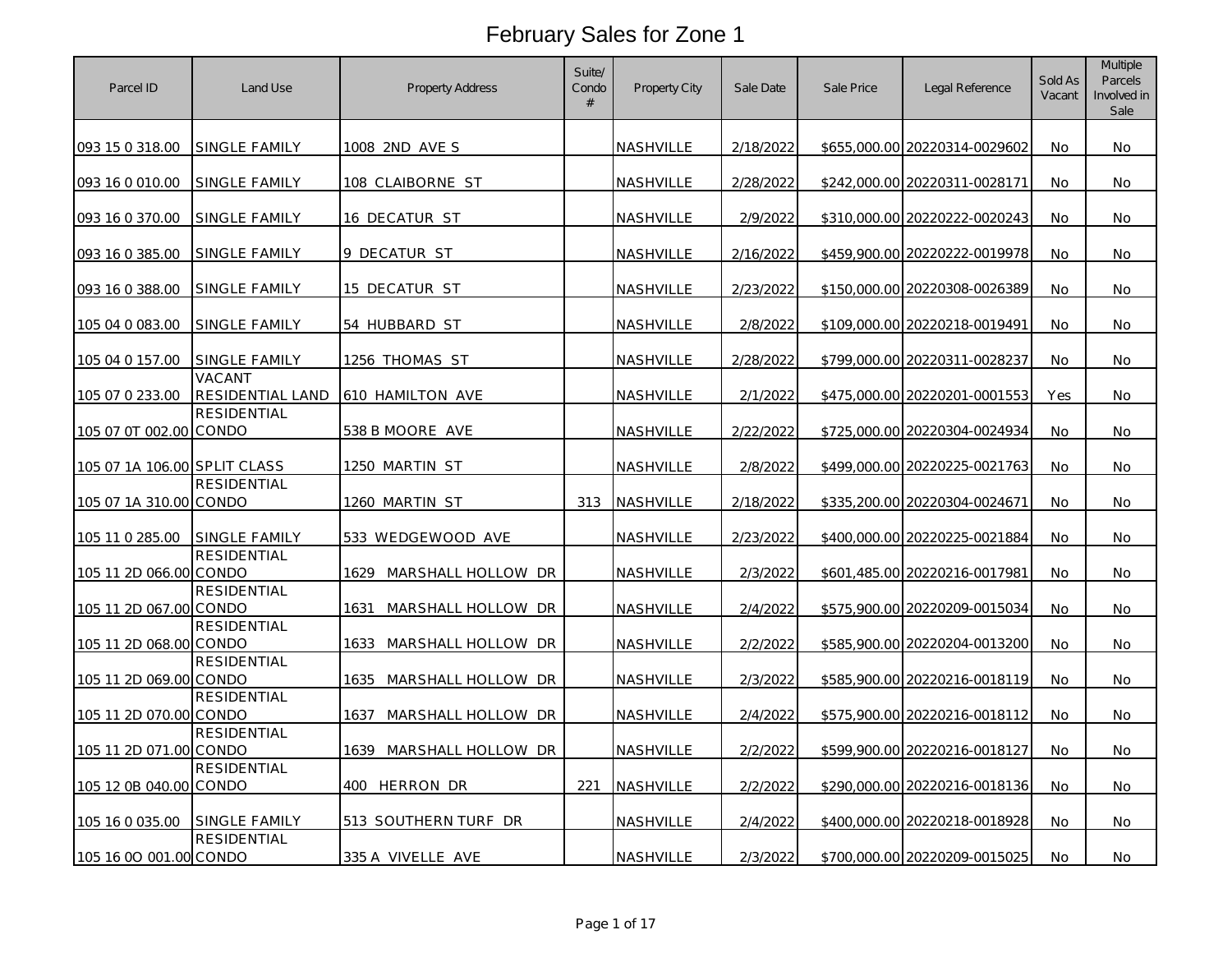| Parcel ID               | Land Use             | <b>Property Address</b> | Suite/<br>Condo<br># | Property City    | Sale Date | Sale Price | Legal Reference               | Sold As<br>Vacant | <b>Multiple</b><br>Parcels<br>Involved in<br>Sale |
|-------------------------|----------------------|-------------------------|----------------------|------------------|-----------|------------|-------------------------------|-------------------|---------------------------------------------------|
| 105 16 00 002.00 CONDO  | RESIDENTIAL          | 335 B VIVELLE AVE       |                      | NASHVILLE        | 2/3/2022  |            | \$730.000.00 20220209-0015015 | No.               | No.                                               |
| 106 05 0A 010.00 CONDO  | RESIDENTIAL          | 208 WALDEN VILLAGE LN   |                      | NASHVILLE        | 2/14/2022 |            | \$475,000.00 20220224-0021119 | No                | No                                                |
| 106 09 0C 001.00 CONDO  | <b>RESIDENTIAL</b>   | 1904 A HUTTON DR        |                      | NASHVILLE        | 2/18/2022 |            | \$702,500.00 20220314-0029427 | No                | No                                                |
| 106 13 0 146.00         | <b>DUPLEX</b>        | 2135 SADLER AVE         |                      | NASHVILLE        | 2/28/2022 |            | \$302,000.00 20220317-0031333 | No.               | No                                                |
| 106 13 0E 002.00 CONDO  | <b>RESIDENTIAL</b>   | 311 LEAFLAND AVE        |                      | NASHVILLE        | 2/4/2022  |            | \$559,000.00 20220218-0019209 | <b>No</b>         | No                                                |
| 119 01 0 474.00         | SINGLE FAMILY        | 2313 FOSTER AVE         |                      | NASHVILLE        | 2/14/2022 |            | \$355,000.00 20220218-0019284 | No                | <b>No</b>                                         |
| 119 01 0C 001.00 CONDO  | RESIDENTIAL          | 2217 A SADLER AVE       |                      | NASHVILLE        | 2/7/2022  |            | \$512,000.00 20220217-0018710 | <b>No</b>         | No                                                |
| 119 03 0 028.00         | SINGLE FAMILY        | 141 DODGE DR            |                      | NASHVILLE        | 2/28/2022 |            | \$320,000.00 20220310-0028073 | No                | No                                                |
| 119 05 0 073.00         | SINGLE FAMILY        | 230 ELBERTA ST          |                      | NASHVILLE        | 2/24/2022 |            | \$400,000.00 20220302-0023882 | No.               | No                                                |
| 119 05 0 241.00         | SINGLE FAMILY        | 107 ELBERTA ST          |                      | NASHVILLE        | 2/11/2022 |            | \$490,000.00 20220224-0021324 | <b>No</b>         | No                                                |
| 119 06 0 174.00         | SINGLE FAMILY        | 78 JAY ST               |                      | NASHVILLE        | 2/1/2022  |            | \$255,000.00 20220203-0012859 | No.               | <b>No</b>                                         |
| 119 06 0 301.00         | SINGLE FAMILY        | 27 JAY ST               |                      | NASHVILLE        | 2/28/2022 |            | \$75,000.00 20220302-0023918  | No                | <b>No</b>                                         |
| 119 06 0 374.00         | <b>SINGLE FAMILY</b> | 2672 HARTFORD DR        |                      | NASHVILLE        | 2/15/2022 |            | \$507,500.00 20220228-0022256 | No                | No                                                |
| 119 10 0 049.00         | <b>SINGLE FAMILY</b> | 2703 HARTFORD DR        |                      | <b>NASHVILLE</b> | 2/10/2022 |            | \$455,000.00 20220214-0016596 | No.               | No                                                |
| 119 10 0 158.00         | SINGLE FAMILY        | 2714 HARTFORD DR        |                      | NASHVILLE        | 2/18/2022 |            | \$341,633.00 20220309-0026990 | No                | <b>No</b>                                         |
| 119 10 0 171.00         | SINGLE FAMILY        | 2821 LIVE OAK RD        |                      | NASHVILLE        | 2/24/2022 |            | \$365,000.00 20220309-0027328 | No                | No                                                |
| 119 10 0B 006.00 CONDO  | <b>RESIDENTIAL</b>   | 211 THOMPSON PARK DR    |                      | NASHVILLE        | 2/28/2022 |            | \$420,000.00 20220310-0028087 | No                | No                                                |
| 119 10 0B 008.00 CONDO  | <b>RESIDENTIAL</b>   | 215 THOMPSON PARK DR    |                      | NASHVILLE        | 2/25/2022 |            | \$410,500.00 20220303-0024599 | No                | No                                                |
| 119 13 0 036.00         | SINGLE FAMILY        | 3016 HARLIN DR          |                      | NASHVILLE        | 2/25/2022 |            | \$300,000.00 20220310-0027729 | No.               | <b>No</b>                                         |
| 119 13 0 257.00         | <b>DUPLEX</b>        | 416 MCIVER ST           |                      | NASHVILLE        | 2/25/2022 |            | \$245,000.00 20220309-0027141 | <b>No</b>         | No                                                |
| 119 13 OF 001.00 DUPLEX |                      | 463 A RADNOR ST         |                      | NASHVILLE        | 2/18/2022 |            | \$460,000.00 20210302-0026033 | No                | No                                                |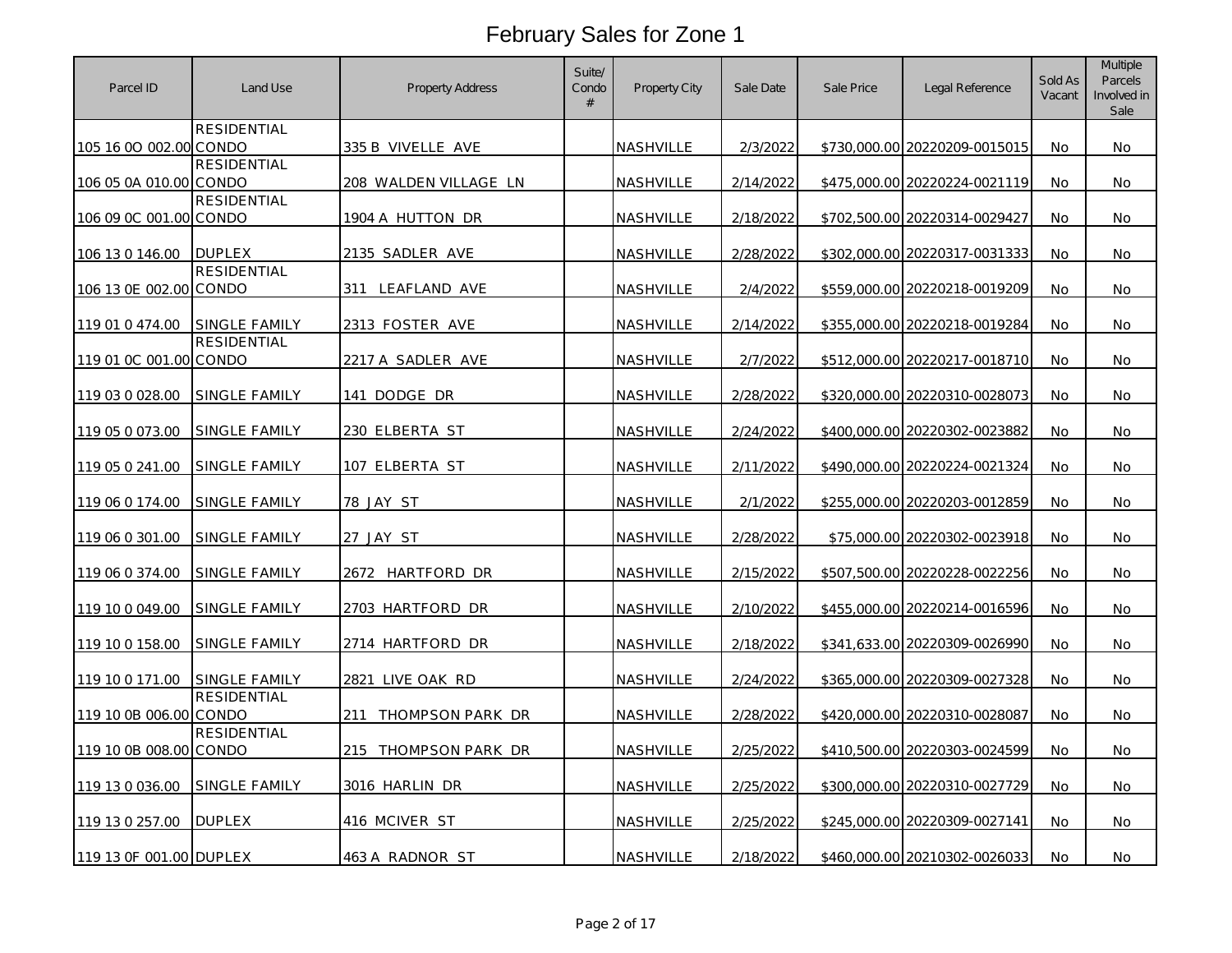| Parcel ID              | Land Use           | <b>Property Address</b> | Suite/<br>Condo<br># | Property City    | Sale Date | Sale Price | Legal Reference               | Sold As<br>Vacant | <b>Multiple</b><br>Parcels<br>Involved in<br>Sale |
|------------------------|--------------------|-------------------------|----------------------|------------------|-----------|------------|-------------------------------|-------------------|---------------------------------------------------|
| 119 14 0 023.00        | SINGLE FAMILY      | 242 TANKSLEY AVE        |                      | NASHVILLE        | 2/16/2022 |            | \$295,000.00 20220228-0022284 | No.               | No                                                |
| 119 14 0 294.00        | <b>DUPLEX</b>      | 207 RADNOR ST           |                      | NASHVILLE        | 2/17/2022 |            | \$340,000.00 20220301-0023309 | No                | No                                                |
| 119 14 0A 017.00 CONDO | <b>RESIDENTIAL</b> | 2929 SELENA DR          | 17                   | <b>NASHVILLE</b> | 2/9/2022  |            | \$175,000.00 20220217-0018469 | <b>No</b>         | No.                                               |
| 119 14 0A 029.00 CONDO | <b>RESIDENTIAL</b> | 2929 SELENA DR          | 29                   | NASHVILLE        | 2/4/2022  |            | \$155,000.00 20220308-0026039 | No                | No                                                |
| 119 15 0 036.00        | SINGLE FAMILY      | 3116 LAKE PARK DR       |                      | <b>NASHVILLE</b> | 2/28/2022 |            | \$325,000.00 20220309-0026984 | No.               | No.                                               |
| 119 15 0 042.00        | SINGLE FAMILY      | 3104 LAKE PARK DR       |                      | NASHVILLE        | 2/28/2022 |            | \$418,000.00 20220310-0028059 | No                | <b>No</b>                                         |
| 133 01 0 064.00        | SINGLE FAMILY      | <u>504 drake ave</u>    |                      | NASHVILLE        | 2/10/2022 |            | \$162,500.00 20220317-0031124 | <b>No</b>         | No.                                               |
| 133 01 0 179.00        | SINGLE FAMILY      | 532 HIGH ST             |                      | NASHVILLE        | 2/14/2022 |            | \$230,000.00 20220228-0022592 | No                | No                                                |
| 133 01 0 192.00        | SINGLE FAMILY      | 510 HIGH ST             |                      | NASHVILLE        | 2/25/2022 |            | \$205,000.00 20220309-0026831 | No                | No                                                |
| 133 01 0 199.00        | SINGLE FAMILY      | 3307 SAINDON ST         |                      | <b>NASHVILLE</b> | 2/20/2022 |            | \$150,000.00 20220302-0023874 | No                | No                                                |
| 133 05 0 003.00        | SINGLE FAMILY      | 534 VERITAS ST          |                      | NASHVILLE        | 2/17/2022 |            | \$203,000.00 20220301-0023068 | No                | No.                                               |
| 133 05 0 009.00        | SINGLE FAMILY      | 522 VERITAS ST          |                      | NASHVILLE        | 2/28/2022 |            | \$75,000.00 20220302-0023910  | <b>No</b>         | <b>No</b>                                         |
| 133 06 0 141.00        | SINGLE FAMILY      | 3503 HEWLETT DR         |                      | NASHVILLE        | 2/25/2022 |            | \$350,000.00 20220302-0023506 | No                | No                                                |
| 133 07 0 135.00        | SINGLE FAMILY      | 3330 GOODLAND RD        |                      | NASHVILLE        | 2/2/2022  |            | \$340,000.00 20220030-0023097 | No                | No                                                |
| 133 07 0 157.00        | SINGLE FAMILY      | 3329 MARCUS DR          |                      | NASHVILLE        | 2/28/2022 |            | \$350,000.00 20220301-0023096 | No                | No                                                |
| 133 07 0 238.00        | SINGLE FAMILY      | 3707 GRUBBS RD          |                      | NASHVILLE        | 2/17/2022 |            | \$385,000,00 20220307-0025342 | <b>No</b>         | No.                                               |
| 133 07 0A 002.00 CONDO | <b>RESIDENTIAL</b> | 113 MCCALL ST           |                      | NASHVILLE        | 2/20/2022 |            | \$710,000.00 20220304-0025110 | No                | No                                                |
| 133 08 0 032.00        | SINGLE FAMILY      | 1053 ANTIOCH PIKE       |                      | NASHVILLE        | 2/10/2022 |            | \$150,000.00 20220222-0020206 | <b>No</b>         | No.                                               |
| 133 08 0 032.00        | SINGLE FAMILY      | 1053 ANTIOCH PIKE       |                      | NASHVILLE        | 2/10/2022 |            | \$157,000.00 20220304-0024751 | No                | No                                                |
| 133 08 0 131.00        | ZERO LOT LINE      | 722 SEVENMILE CT        |                      | NASHVILLE        | 2/3/2022  |            | \$145,000.00 20220112-0004197 | No                | No.                                               |
| 133 08 0 168.00        | SINGLE FAMILY      | 412 CATHY JO CIR        |                      | NASHVILLE        | 2/10/2022 |            | \$383,000.00 20220309-0027038 | No                | No                                                |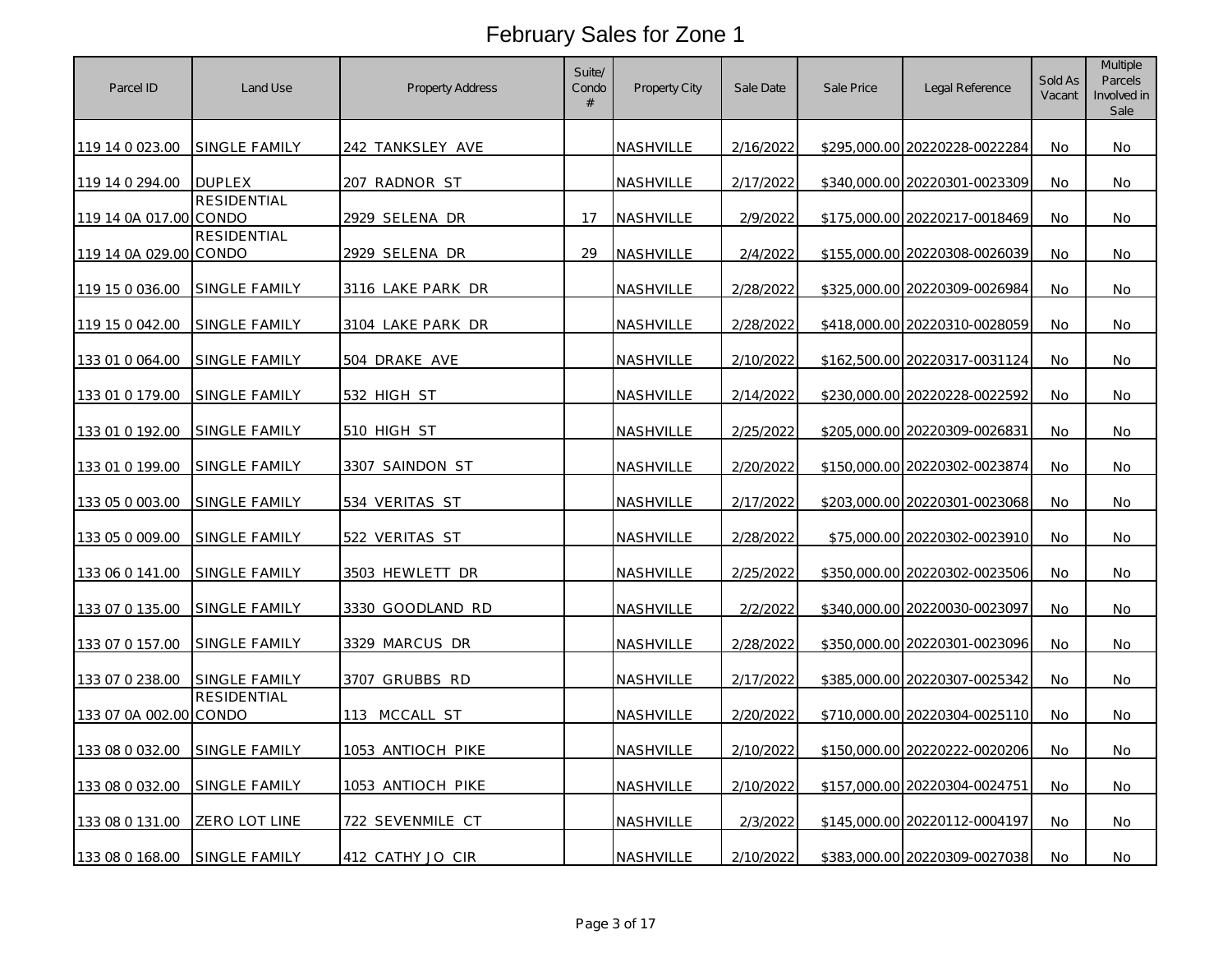| Parcel ID              | Land Use                    | <b>Property Address</b> | Suite/<br>Condo<br># | Property City    | Sale Date | Sale Price | Legal Reference               | Sold As<br>Vacant | <b>Multiple</b><br>Parcels<br>Involved in<br>Sale |
|------------------------|-----------------------------|-------------------------|----------------------|------------------|-----------|------------|-------------------------------|-------------------|---------------------------------------------------|
| 133 08 0 168.00        | SINGLE FAMILY               | 412 CATHY JO CIR        |                      | NASHVILLE        | 2/10/2022 |            | \$370,500.00 20220228-0022667 | No                | No                                                |
| 133 11 0A 003.00 CONDO | <b>RESIDENTIAL</b>          | 500 PARAGON MILLS RD    | $A-3$                | NASHVILLE        | 2/10/2022 |            | \$205,000.00 20220214-0016475 | No                | No                                                |
| 133 11 0A 068.00 CONDO | <b>RESIDENTIAL</b>          | 500 PARAGON MILLS RD    | M-17                 | <b>NASHVILLE</b> | 2/23/2022 |            | \$187,500.00 20220310-0027347 | No.               | No                                                |
| 133 11 0A 092.00 CONDO | <b>RESIDENTIAL</b>          | 500 PARAGON MILLS RD    |                      | N-15 NASHVILLE   | 2/6/2022  |            | \$130,000.00 20220216-0017971 | No                | No                                                |
| 133 12 0 107.00        | SINGLE FAMILY               | 412 TAMPA DR            |                      | NASHVILLE        | 2/17/2022 |            | \$397.000.00 20220302-0023943 | No.               | No.                                               |
| 133 14 0A 059.00 CONDO | <b>RESIDENTIAL</b>          | 420 ELYSIAN FIELDS RD   | $E-1$                | NASHVILLE        | 2/22/2022 |            | \$132,500.00 20220223-0020656 | No                | No                                                |
| 133 15 0 056.00        | SINGLE FAMILY               | 248 WELCH RD            |                      | NASHVILLE        | 2/16/2022 |            | \$331,000.00 20220228-0022345 | No.               | No.                                               |
| 133 15 0A 034.00 CONDO | <b>RESIDENTIAL</b>          | 320 WELCH RD            | F-6                  | NASHVILLE        | 2/18/2022 |            | \$78,000.00 20220228-0022170  | No                | No                                                |
| 133 15 0A 059.00       | <b>RESIDENTIAL</b><br>CONDO | 320 WELCH RD            | $K-1$                | NASHVILLE        | 2/11/2022 |            | \$115,000.00 20220217-0018565 | No                | No                                                |
| 133 16 0A 016.00 CONDO | RESIDENTIAL                 | 270 TAMPA DR            | $C-4$                | NASHVILLE        | 2/16/2022 |            | \$110,000.00 20220301-0022826 | No                | No                                                |
| 133 16 0A 020.00 CONDO | <b>RESIDENTIAL</b>          | <u>270 TAMPA DR</u>     | D-6                  | <b>NASHVILLE</b> | 2/23/2022 |            | \$55,000.00 20220225-0021851  | No.               | No                                                |
| 134 09 0 069.00        | SINGLE FAMILY               | 4044 SCOTWOOD DR        |                      | NASHVILLE        | 2/8/2022  |            | \$319,000.00 20220223-0020395 | No                | No                                                |
| 134 09 0 092.00        | SINGLE FAMILY               | 3620 DONNA KAY DR       |                      | NASHVILLE        | 2/28/2022 |            | \$352.000.00 20220311-0028219 | No                | No                                                |
| 134 09 0 127.00        | SINGLE FAMILY               | 3541 PARAGON DR         |                      | NASHVILLE        | 2/22/2022 |            | \$314,000.00 20220304-0024865 | No                | No                                                |
| 134 13 0 102.00        | SINGLE FAMILY               | 265 PARAGON MILLS RD    |                      | NASHVILLE        | 2/4/2022  |            | \$140,000.00 20220215-0017559 | No                | No                                                |
| 134 13 0 143.00        | SINGLE FAMILY               | 209 PARAGON MILLS RD    |                      | NASHVILLE        | 2/22/2022 |            | \$190,000.00 20220225-0021740 | No                | No                                                |
| 134 13 0 153.00        | SINGLE FAMILY               | 228 EISENHOWER DR       |                      | NASHVILLE        | 2/23/2022 |            | \$330,000.00 20220315-0030073 | No                | No                                                |
| 134 13 0 214.00        | SINGLE FAMILY               | 248 LARGO DR            |                      | NASHVILLE        | 2/15/2022 |            | \$161,517.00 20220222-0019965 | No.               | No                                                |
| 146 04 0 042.00        | SINGLE FAMILY               | 532 RICHMAR DR          |                      | NASHVILLE        | 2/11/2022 |            | \$440,000.00 20220301-0023269 | No                | No                                                |
| 146 12 0 100.00        | SINGLE FAMILY               | 503 ARROWWOOD DR        |                      | NASHVILLE        | 2/16/2022 |            | \$750,000.00 20220222-0019845 | No.               | No.                                               |
| 146 12 0 127.00        | <b>SINGLE FAMILY</b>        | 416 BARRYWOOD DR        |                      | NASHVILLE        | 2/15/2022 |            | \$615,000.00 20220217-0018583 | No                | No                                                |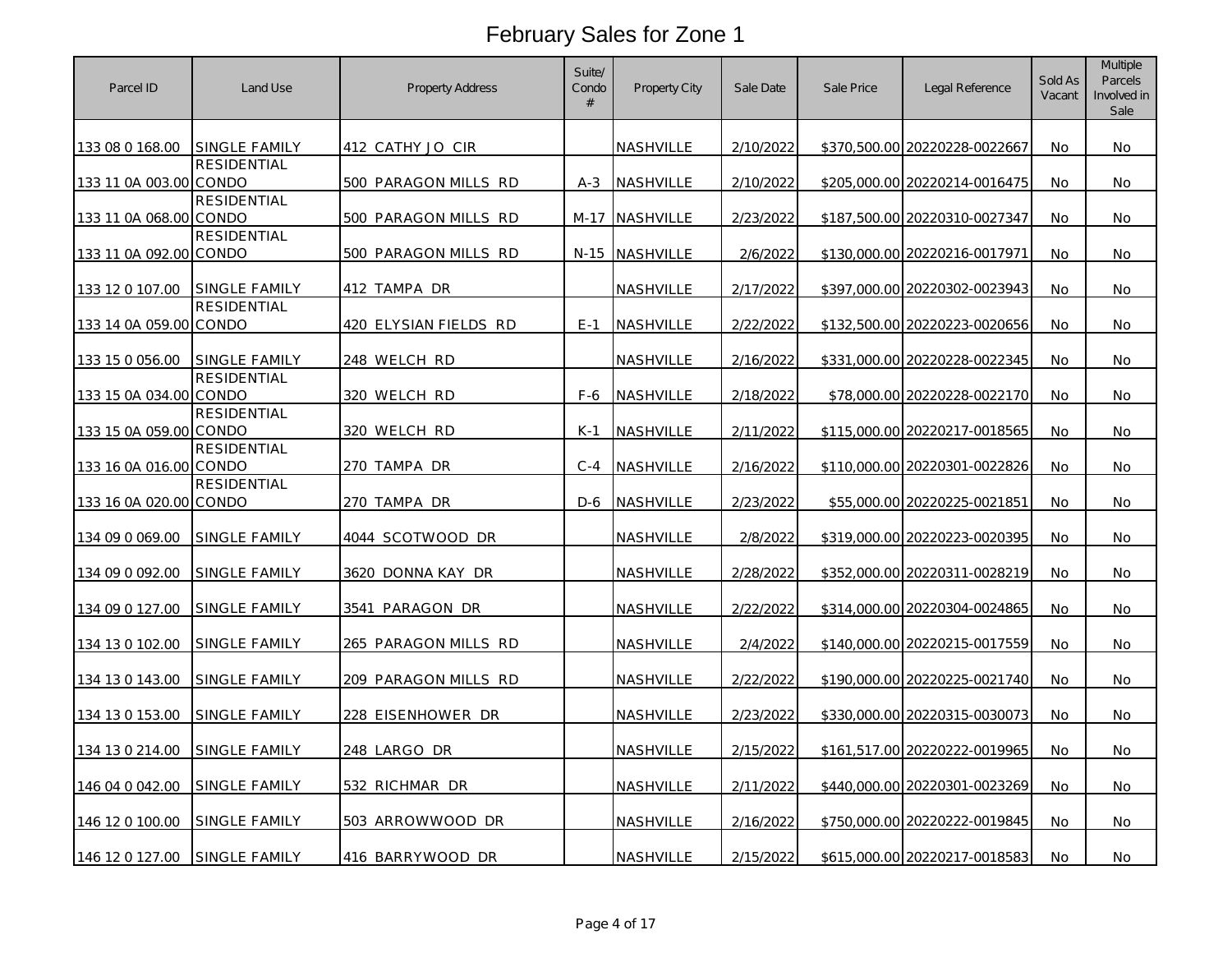| Parcel ID              | Land Use                    | <b>Property Address</b> | Suite/<br>Condo<br># | Property City | Sale Date | Sale Price | Legal Reference               | Sold As<br>Vacant | <b>Multiple</b><br>Parcels<br>Involved in<br>Sale |
|------------------------|-----------------------------|-------------------------|----------------------|---------------|-----------|------------|-------------------------------|-------------------|---------------------------------------------------|
| 146 16 0 233.00        | SINGLE FAMILY               | 5015 KINCANNON DR       |                      | NASHVILLE     | 2/23/2022 |            | \$290.000.00 20220225-0021676 | No.               | No.                                               |
| 147 01 0 214.00        | SINGLE FAMILY               | 337 BINKLEY DR          |                      | NASHVILLE     | 2/25/2022 |            | \$557,000.00 20220308-0026506 | No                | No                                                |
| 147 02 0 091.00        | SINGLE FAMILY               | 216 GARRETT DR          |                      | NASHVILLE     | 2/28/2022 |            | \$385,000.00 20220302-0023640 | No                | No                                                |
| 147 05 0 046.00        | SINGLE FAMILY               | 338 WAUFORD DR          |                      | NASHVILLE     | 2/11/2022 |            | \$375,000.00 20220314-0029213 | No                | <b>No</b>                                         |
| 147 06 0 125.00        | SINGLE FAMILY               | 4803 BLACKMAN CT        |                      | NASHVILLE     | 2/25/2022 |            | \$275,000.00 20220309-0027271 | No.               | No                                                |
| 147 06 0 206.00        | SINGLE FAMILY               | 5009 SUTER DR           |                      | NASHVILLE     | 2/14/2022 |            | \$440,100.00 20220228-0022643 | No                | <b>No</b>                                         |
| 147 07 0 127.00        | SINGLE FAMILY               | FLORA MAXWELL RD<br>321 |                      | NASHVILLE     | 2/28/2022 |            | \$150,000.00 20220302-0023871 | <b>No</b>         | No                                                |
| 147 07 0 152.00        | SINGLE FAMILY               | 4332 OLD GOINS RD       |                      | NASHVILLE     | 2/22/2022 |            | \$449,000.00 20220311-0028320 | No                | No                                                |
| 147 07 0B 010.00       | <b>RESIDENTIAL</b><br>CONDO | 4958 EDMONDSON PIKE     | 10                   | NASHVILLE     | 2/1/2022  |            | \$151,000.00 20220225-0021889 | No                | No                                                |
| 147 07 0B 026.00 CONDO | RESIDENTIAL                 | 4958 EDMONDSON PIKE     | 26                   | NASHVILLE     | 2/15/2022 |            | \$179,900.00 20220309-0027181 | No                | No                                                |
| 147 07 0B 034.00       | <b>RESIDENTIAL</b><br>CONDO | 4958 EDMONDSON PIKE     | 34                   | NASHVILLE     | 2/15/2022 |            | \$206,000.00 20220222-0019880 | <b>No</b>         | No.                                               |
| 147 07 0B 035.00 CONDO | <b>RESIDENTIAL</b>          | 4958 EDMONDSON PIKE     | 35                   | NASHVILLE     | 2/15/2022 |            | \$165,000.00 20220301-0022940 | No                | No                                                |
| 147 07 00 001.00 CONDO | <b>RESIDENTIAL</b>          | 4426 A PROVIDENCE HTS   |                      | NASHVILLE     | 2/24/2022 |            | \$510,000.00 20220308-0026181 | No                | No                                                |
| 147 07 00 002.00 CONDO | <b>RESIDENTIAL</b>          | 4426 B PROVIDENCE HTS   |                      | NASHVILLE     | 2/24/2022 |            | \$510,000.00 20220225-0021836 | No                | No                                                |
| 147 07 0P 001.00 CONDO | <b>RESIDENTIAL</b>          | OLD GOINS RD<br>4348    |                      | NASHVILLE     | 2/11/2022 |            | \$459,500.00 20220218-0019242 | No                | No                                                |
| 147 07 0P 002.00 CONDO | <b>RESIDENTIAL</b>          | 4350 OLD GOINS RD       |                      | NASHVILLE     | 2/11/2022 |            | \$465,000.00 20220216-0017823 | No                | No                                                |
| 147 08 0 103.00        | SINGLE FAMILY               | 4840 TORBAY DR          |                      | NASHVILLE     | 2/16/2022 |            | \$350,000.00 20220301-0022950 | No                | No                                                |
| 147 08 0 103.00        | SINGLE FAMILY               | 4840 TORBAY DR          |                      | NASHVILLE     | 2/16/2022 |            | \$355,000.00 20220309-0027281 | No                | No                                                |
| 147 09 0 061 00        | SINGLE FAMILY               | 5040 MARCHANT DR        |                      | NASHVILLE     | 2/23/2022 |            | \$550,000.00 20220308-0026111 | No.               | No.                                               |
| 147 10 0 134.00        | SINGLE FAMILY               | 623 WHISPERING HILLS DR |                      | NASHVILLE     | 2/28/2022 |            | \$75,000.00 20220302-0023917  | No                | No                                                |
| 147 11 0 046.00        | SINGLE FAMILY               | 512 NORTHCREST DR       |                      | NASHVILLE     | 2/24/2022 |            | \$444,900.00 20220308-0025956 | No                | No                                                |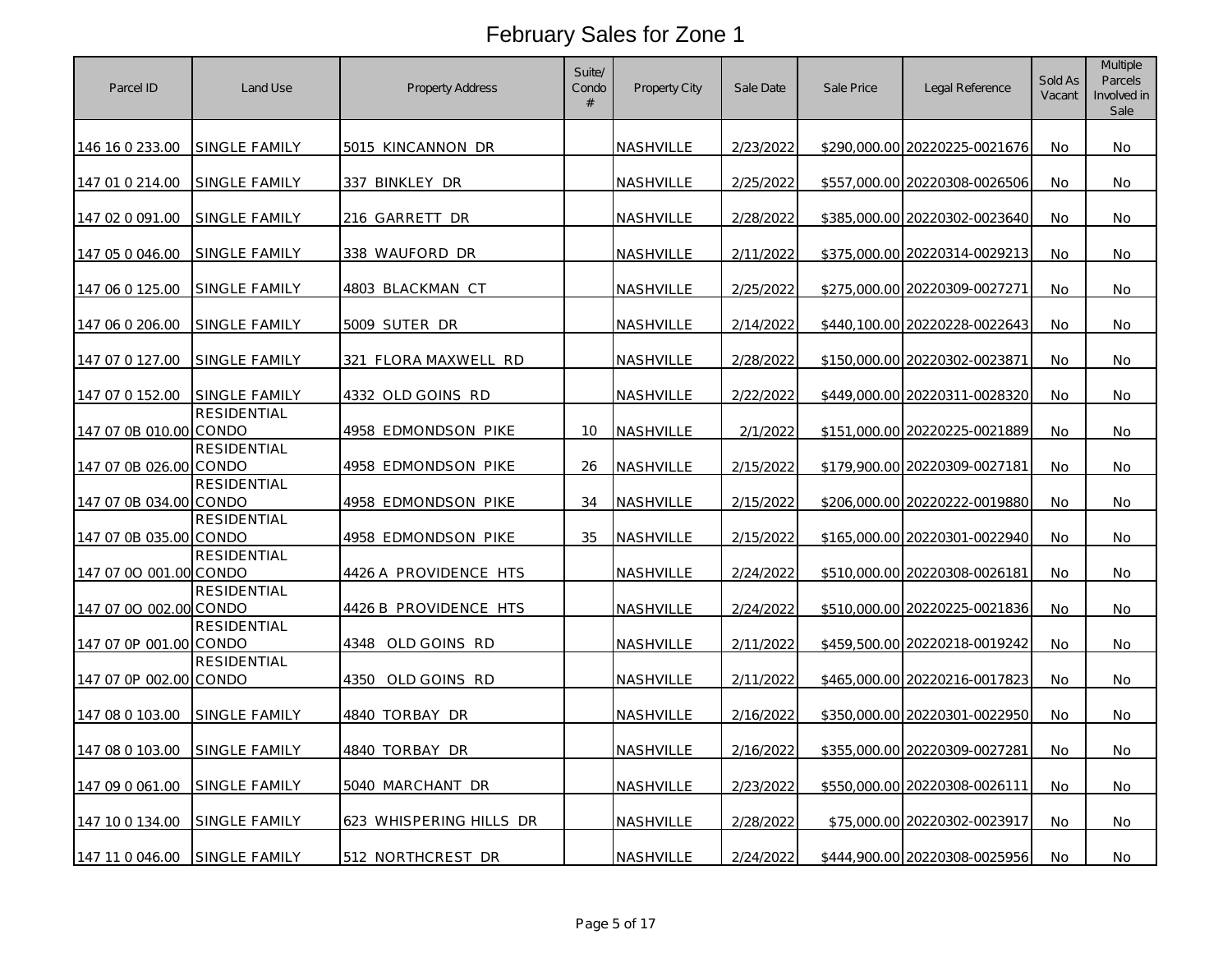| Parcel ID                      | Land Use             | <b>Property Address</b>             | Suite/<br>Condo<br># | Property City    | Sale Date | Sale Price | Legal Reference                 | Sold As<br>Vacant | Multiple<br>Parcels<br>Involved in<br>Sale |
|--------------------------------|----------------------|-------------------------------------|----------------------|------------------|-----------|------------|---------------------------------|-------------------|--------------------------------------------|
| 147 11 0 046.00                | <b>SINGLE FAMILY</b> | 512 NORTHCREST DR                   |                      | NASHVILLE        | 2/24/2022 |            | \$445,900.00 20220315-0029902   | <b>No</b>         | No.                                        |
| 147 12 0B 034.00 SINGLE FAMILY |                      | 4028 HOLLIS HILL DR                 |                      | NASHVILLE        | 2/25/2022 |            | \$415,000.00 20220309-0026944   | No                | No                                         |
| 147 14 0 152.00                | <b>SINGLE FAMILY</b> | 585 HILL CREEK DR                   |                      | NASHVILLE        | 2/11/2022 |            | \$415,000.00 20220224-0021016   | No                | No                                         |
| 148 01 0 118.00                | SINGLE FAMILY        | 224 MARGO LN                        |                      | NASHVILLE        | 2/28/2022 |            | \$330,000.00 20220303-0024350   | No                | No                                         |
| 148 05 0 011.00                | SINGLE FAMILY        | 3756 FAULKNER DR                    |                      | NASHVILLE        | 2/4/2022  |            | \$425,280.00 20220207-0013952   | No.               | No                                         |
| 148 05 0 135.00                | SINGLE FAMILY        | 369 DADE DR                         |                      | NASHVILLE        | 2/18/2022 |            | \$285,000.00 20220302-0023426   | No                | No                                         |
| 148 05 01 002.00 SINGLE FAMILY |                      | DADE DR<br>330                      |                      | NASHVILLE        | 2/10/2022 |            | \$439,000.00 20220223-0020444   | No.               | No.                                        |
| 148 06 0 014.00                | SINGLE FAMILY        | 3817 E RIDGE DR                     |                      | NASHVILLE        | 2/28/2022 |            | \$279,000.00 20220302-0023582   | No                | No                                         |
| 148 09 0 058.00                | SINGLE FAMILY        | 286 HAYWOOD LN                      |                      | NASHVILLE        | 2/3/2022  |            | \$316,000.00 20220208-0014338   | No                | No                                         |
| 148 10 0 107.00                | <b>SINGLE FAMILY</b> | 3812 CREEKSIDE DR                   |                      | NASHVILLE        | 2/25/2022 |            | \$350,000.00 20220318-0031562   | No                | No                                         |
| 148 13 0 022.00                | SINGLE FAMILY        | 324 MELPAR DR                       |                      | NASHVILLE        | 2/11/2022 |            | \$390,000.00 20220228-0022680   | No                | No                                         |
| 148 13 0 170.00                | <b>SINGLE FAMILY</b> | 355 GILLETTE RD                     |                      | NASHVILLE        | 2/28/2022 |            | \$350,000.00 20220302-0023942   | No                | No                                         |
| 148 14 0 188.00                | SINGLE FAMILY        | 4705 COLEMONT PL                    |                      | <b>ANTIOCH</b>   | 2/28/2022 |            | \$350.00 20220302-0023935       | No                | No                                         |
| 148 15 0 027.00                | SINGLE FAMILY        | 4820 CIMARRON WAY                   |                      | ANTIOCH          | 2/28/2022 |            | \$240,000.00 20220303-0024484   | <b>No</b>         | <b>No</b>                                  |
| <u>148 15 0 095.00</u>         | SINGLE FAMILY        | 4708 ARAPAHO BND                    |                      | ANTIOCH          | 2/4/2022  |            | \$450,000.00 20220222-0019572   | No                | No                                         |
| 148 15 0 097.00                | <b>SINGLE FAMILY</b> | 4716 ARAPAHO BND                    |                      | ANTIOCH          | 2/28/2022 |            | \$350,000.00 20220302-0023931   | No                | No                                         |
| 148 15 0 107.00                | SINGLE FAMILY        | 4721 ARAPAHO BND                    |                      | ANTIOCH          | 2/18/2022 |            | \$211,000.00 20220303-0024361   | No                | No                                         |
| 160 04 0 083.00                | <b>SINGLE FAMILY</b> | 5205 STALLWORTH DR                  |                      | NASHVILLE        | 2/10/2022 |            | \$700,000.00 20220222-0019859   | No                | No                                         |
| 160 04 0 128.00                | SINGLE FAMILY        | 5304 BRENTVIEW HILLS CT             |                      | NASHVILLE        | 2/8/2022  |            | \$1,076,000.00 20220209-0015157 | No                | No                                         |
| 160 15 0 019.00                | <b>SINGLE FAMILY</b> | 5708 HEARTHSTONE LN                 |                      | <b>BRENTWOOD</b> | 2/16/2022 |            | \$610,000.00 20220303-0024120   | <b>No</b>         | No                                         |
| 160 15 0A 030.00 CONDO         | RESIDENTIAL          | 120 HEARTHSTONE MANOR<br><b>CIR</b> |                      | <b>BRENTWOOD</b> | 2/28/2022 |            | \$450,000.00 20220323-0033372   | No                | No                                         |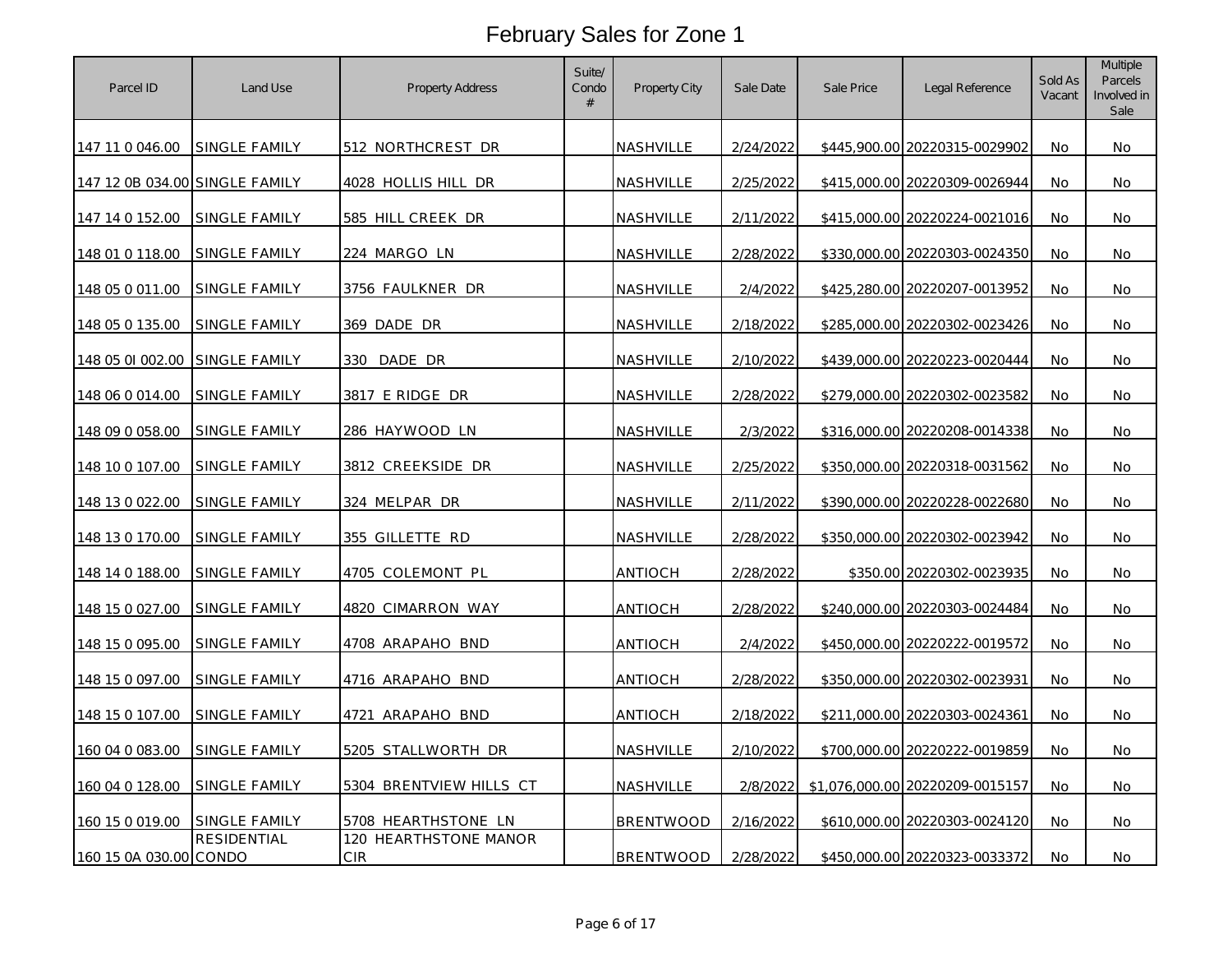| Parcel ID                      | Land Use                    | <b>Property Address</b>    | Suite/<br>Condo<br># | Property City    | Sale Date | Sale Price | Legal Reference                 | Sold As<br>Vacant | <b>Multiple</b><br>Parcels<br>Involved in<br>Sale |
|--------------------------------|-----------------------------|----------------------------|----------------------|------------------|-----------|------------|---------------------------------|-------------------|---------------------------------------------------|
|                                | <b>RESIDENTIAL</b>          |                            |                      |                  |           |            |                                 |                   |                                                   |
| 160 15 0D 003.00 CONDO         |                             | 311 SEVEN SPRINGS WAY      | 103                  | <b>BRENTWOOD</b> | 2/18/2022 |            | \$356,900.00 20220302-0023966   | No.               | No.                                               |
| 161 01 0A 003.00               | <b>RESIDENTIAL</b><br>CONDO | <b>0 EDMONDSON PIKE</b>    |                      | NASHVILLE        | 2/8/2022  |            | \$440,000.00 20220316-0030751   | No                | Yes                                               |
|                                | <b>RESIDENTIAL</b>          |                            |                      |                  |           |            |                                 |                   |                                                   |
| 161 01 0A 006.00 CONDO         |                             | 0 EDMONDSON PIKE           |                      | NASHVILLE        | 2/8/2022  |            | \$1,260,000.00 20220316-0030750 | No                | Yes                                               |
|                                | <b>RESIDENTIAL</b>          |                            |                      |                  |           |            |                                 |                   |                                                   |
| 161 01 0A 012.00 CONDO         |                             | 0 EDMONDSON PIKE           |                      | NASHVILLE        | 2/8/2022  |            | \$1,260,000.00 20220316-0030750 | <b>No</b>         | Yes                                               |
|                                | <b>RESIDENTIAL</b>          |                            |                      |                  |           |            |                                 |                   |                                                   |
| 161 01 0A 013.00 CONDO         |                             | 0 EDMONDSON PIKE           |                      | NASHVILLE        | 2/8/2022  |            | \$1,260,000.00 20220316-0030750 | No.               | Yes                                               |
| 161 01 0A 017.00               | RESIDENTIAL<br>CONDO        | 0 EDMONDSON PIKE           |                      | NASHVILLE        | 2/8/2022  |            | \$1,260,000.00 20220316-0030750 | No                | Yes                                               |
|                                | <b>RESIDENTIAL</b>          |                            |                      |                  |           |            |                                 |                   |                                                   |
| 161 01 0A 022.00               | CONDO                       | 0 EDMONDSON PIKE           |                      | NASHVILLE        | 2/8/2022  |            | \$1,260,000.00 20220316-0030750 | <b>No</b>         | Yes                                               |
|                                | <b>RESIDENTIAL</b>          |                            |                      |                  |           |            |                                 |                   |                                                   |
| 161 01 0A 038.00 CONDO         |                             | 5322 EDMONDSON PIKE        | $\overline{2}$       | NASHVILLE        | 2/8/2022  |            | \$1,260,000.00 20220316-0030750 | No                | Yes                                               |
|                                | <b>RESIDENTIAL</b>          |                            |                      |                  |           |            |                                 |                   |                                                   |
| 161 01 0A 040.00               | CONDO                       | 5322 EDMONDSON PIKE        | $\overline{4}$       | NASHVILLE        | 2/8/2022  |            | \$1,260,000.00 20220316-0030750 | No                | Yes                                               |
| 161 01 0A 042.00 CONDO         | <b>RESIDENTIAL</b>          | 5322 EDMONDSON PIKE        | 6                    | NASHVILLE        | 2/8/2022  |            | \$1,260,000.00 20220316-0030750 | No                | Yes                                               |
|                                | <b>RESIDENTIAL</b>          |                            |                      |                  |           |            |                                 |                   |                                                   |
| 161 01 0A 047.00               | CONDO                       | <u>5316 EDMONDSON PIKE</u> | 3                    | <b>NASHVILLE</b> | 2/8/2022  |            | \$1,260,000.00 20220316-0030750 | <b>No</b>         | Yes                                               |
|                                | <b>RESIDENTIAL</b>          |                            |                      |                  |           |            |                                 |                   |                                                   |
| 161 01 0A 048.00 CONDO         |                             | 5316 EDMONDSON PIKE        | $\overline{4}$       | NASHVILLE        | 2/8/2022  |            | \$1,260,000.00 20220316-0030750 | No                | Yes                                               |
|                                | <b>RESIDENTIAL</b>          |                            |                      |                  |           |            |                                 |                   |                                                   |
| 161 01 0A 064.00 CONDO         |                             | 5308 EDMONDSON PIKE        |                      | NASHVILLE        | 2/8/2022  |            | \$1,260,000.00 20220316-0030750 | No                | Yes                                               |
|                                | <b>RESIDENTIAL</b>          |                            | -1                   |                  |           |            |                                 |                   |                                                   |
| 161 01 0A 065.00 CONDO         | <b>RESIDENTIAL</b>          | 5306 EDMONDSON PIKE        |                      | <b>NASHVILLE</b> | 2/8/2022  |            | \$1,260,000.00 20220316-0030750 | No                | Yes                                               |
| 161 01 0A 075.00 CONDO         |                             | 5304 EDMONDSON PIKE        | 5                    | NASHVILLE        | 2/8/2022  |            | \$440,000.00 20220316-0030751   | <b>No</b>         | <b>Yes</b>                                        |
|                                |                             |                            |                      |                  |           |            |                                 |                   |                                                   |
| 161 01 0B 065.00 SINGLE FAMILY |                             | 5008 DANESTONE DR          |                      | NASHVILLE        | 2/11/2022 |            | \$650,000.00 20220214-0016640   | No                | No                                                |
| 161 01 0B 092.00 SINGLE FAMILY |                             | 5420 COCHRAN DR            |                      | NASHVILLE        | 2/11/2022 |            | \$675,000.00 20220317-0031045   | No                | No                                                |
|                                |                             |                            |                      |                  |           |            |                                 |                   |                                                   |
| 161 03 0 091.00                | SINGLE FAMILY               | 5112 MANORWOOD CT          |                      | <b>NASHVILLE</b> | 2/11/2022 |            | \$330,000.00 20220225-0021833   | No                | No                                                |
| 161 05 0B 014.00 SINGLE FAMILY |                             | 711 BRENT GLEN PL          |                      | NASHVILLE        | 2/4/2022  |            | \$435,000.00 20220216-0018040   | <b>No</b>         | No.                                               |
|                                |                             |                            |                      |                  |           |            |                                 |                   |                                                   |
| 161 06 0 061.00                | <b>SINGLE FAMILY</b>        | 654 HUNTINGTON PKWY        |                      | NASHVILLE        | 2/15/2022 |            | \$360,000.00 20220301-0023297   | No                | No                                                |
|                                | <b>RESIDENTIAL</b>          |                            |                      |                  |           |            |                                 |                   |                                                   |
| 161 06 0A 203.00 CONDO         |                             | 1361 CROWN POINT PL        |                      | NASHVILLE        | 2/14/2022 |            | \$360,000.00 20220214-0016911   | No                | No                                                |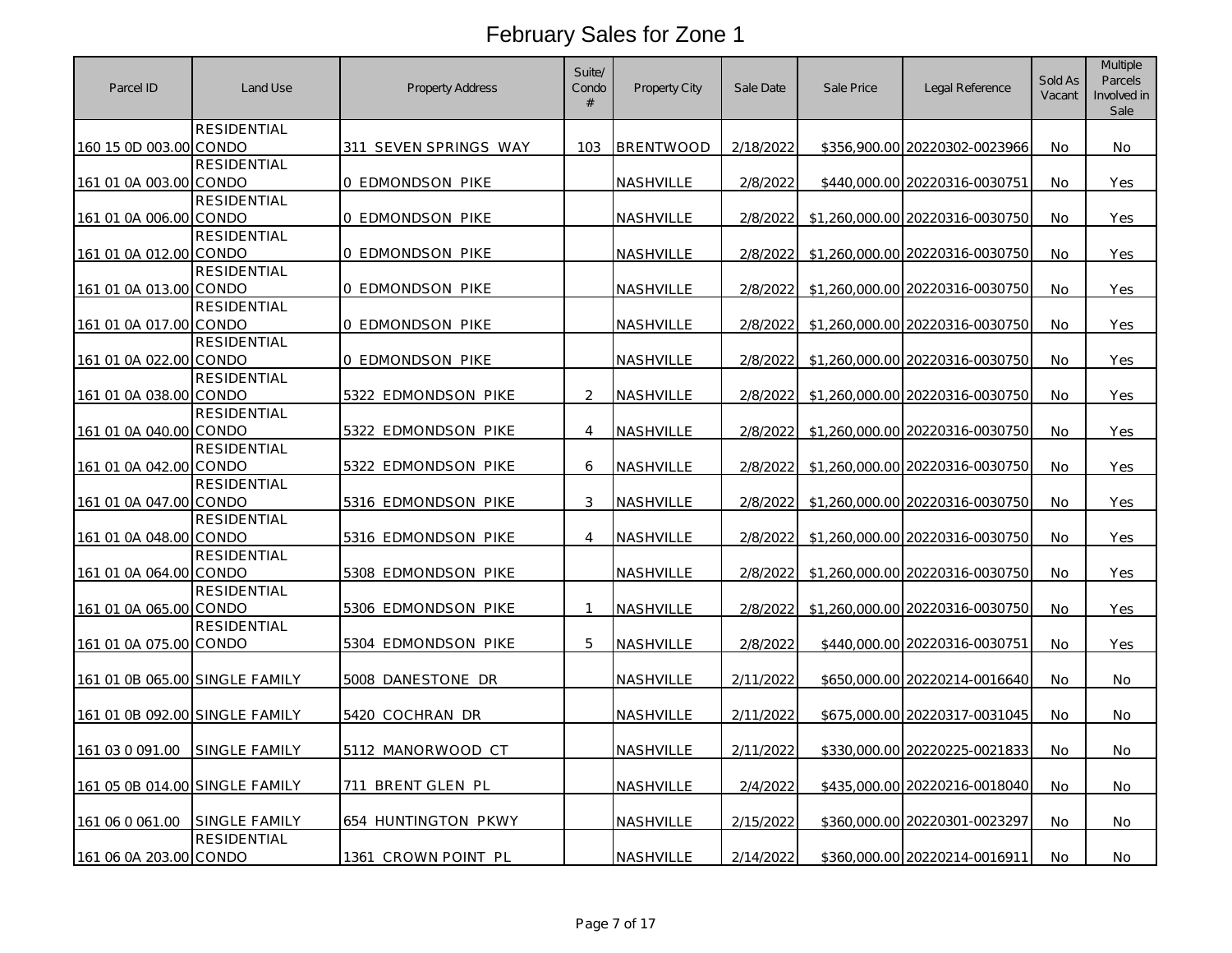| Parcel ID                      | Land Use                    | <b>Property Address</b>       | Suite/<br>Condo<br># | Property City  | Sale Date | Sale Price | Legal Reference               | Sold As<br>Vacant | <b>Multiple</b><br>Parcels<br>Involved in<br>Sale |
|--------------------------------|-----------------------------|-------------------------------|----------------------|----------------|-----------|------------|-------------------------------|-------------------|---------------------------------------------------|
| 161 07 0 134.00                | VACANT<br>RESIDENTIAL LAND  | 5124 LEATH DR                 |                      | NASHVILLE      | 2/10/2022 |            | \$130,000.00 20220308-0026477 | Yes               | No.                                               |
| 161 09 0 055.00                | ZERO LOT LINE               | 426 HILL RD                   |                      | NASHVILLE      | 2/3/2022  |            | \$333,000.00 20220216-0017983 | No                | No                                                |
| 161 09 0 112.00                | ZERO LOT LINE               | 417 HILL RD                   |                      | NASHVILLE      | 2/28/2022 |            | \$75,000.00 20220302-0023884  | No                | No                                                |
| 161 10 0A 050.00 SINGLE FAMILY |                             | 5300 VILLAGE WAY              |                      | NASHVILLE      | 2/9/2022  |            | \$385,000.00 20220223-0020304 | No                | <b>No</b>                                         |
| 161 10 0A 050.00 SINGLE FAMILY |                             | 5300 VILLAGE WAY              |                      | NASHVILLE      | 2/10/2022 |            | \$400,000.00 20220223-0020305 | No.               | No                                                |
| 161 11 0 060.00                | SINGLE FAMILY               | 565 HUNTINGTON PKWY           |                      | NASHVILLE      | 2/25/2022 |            | \$443,750.00 20220309-0027095 | No.               | <b>No</b>                                         |
| 161 11 0A 224.00               | RESIDENTIAL<br>CONDO        | 433 HUNTINGTON RIDGE DR       |                      | NASHVILLE      | 2/18/2022 |            | \$286,000.00 20220303-0024157 | <b>No</b>         | No.                                               |
| 161 11 0B 507.00 CONDO         | <b>RESIDENTIAL</b>          | 507 HICKORY VILLA DR          |                      | NASHVILLE      | 2/24/2022 |            | \$230,000.00 20220309-0026999 | No                | No                                                |
| 161 11 0C 036.00 CONDO         | <b>RESIDENTIAL</b>          | 345 YORKSHIRE CIR             |                      | NASHVILLE      | 2/4/2022  |            | \$250,000.00 20220209-0014825 | No.               | No                                                |
| 161 11 0F 011.00 CONDO         | RESIDENTIAL                 | 5710 AMALIE DR                |                      | NASHVILLE      | 2/2/2022  |            | \$375,000.00 20220214-0017074 | No                | No                                                |
| 161 14 0B 235.00               | <b>RESIDENTIAL</b><br>CONDO | <u>235 HIGHLAND VILLA CIR</u> |                      | NASHVILLE      | 2/14/2022 |            | \$403,000.00 20220228-0021963 | No.               | No.                                               |
| 161 16 0A 017.00 CONDO         | <b>RESIDENTIAL</b>          | 133 SHADOW GLEN DR            |                      | NASHVILLE      | 2/3/2022  |            | \$295,000.00 20220308-0026072 | No                | No                                                |
| 161 16 0A 035.00 CONDO         | <b>RESIDENTIAL</b>          | 148 SHADOW GLEN DR            |                      | NASHVILLE      | 2/4/2022  |            | \$300,000.00 20220216-0017976 | No                | No                                                |
| 162 01 0C 054.00 CONDO         | RESIDENTIAL                 | 625 HICKORY GLADE CT          |                      | antioch        | 2/28/2022 |            | \$194,000.00 20220310-0027698 | No.               | No                                                |
| 162 02 0 023.00                | SINGLE FAMILY               | 4939 OLIVIA DR                |                      | ANTIOCH        | 2/22/2022 |            | \$380,000.00 20220228-0022186 | No                | No                                                |
| 162 02 0 031.00                | SINGLE FAMILY               | 211 BART DR                   |                      | antioch        | 2/28/2022 |            | \$370,000.00 20220302-0023774 | No                | No                                                |
| 162 02 0 041.00                | SINGLE FAMILY               | 5041 OLIVIA DR                |                      | antioch        | 2/7/2022  |            | \$405,000.00 20220222-0019905 | No                | No                                                |
| 162 02 0 081.00                | SINGLE FAMILY               | 4017 KEELEY DR                |                      | ANTIOCH        | 2/14/2022 |            | \$380,000.00 20220301-0022827 | No                | No                                                |
| 162 02 0 170.00                | SINGLE FAMILY               | 5116 COLEMONT DR              |                      | antioch        | 2/3/2022  |            | \$349,900.00 20220215-0017548 | <b>No</b>         | No.                                               |
| 162 03 0 228.00                | SINGLE FAMILY               | 4905 ALGONQUIN TRL            |                      | antioch        | 2/25/2022 |            | \$332,915.00 20220408-0040768 | No                | No                                                |
| 162 03 0 299.00                | SINGLE FAMILY               | 612 TUSCARORA CT              |                      | <b>ANTIOCH</b> | 2/3/2022  |            | \$312,000.00 20220217-0018310 | No                | No                                                |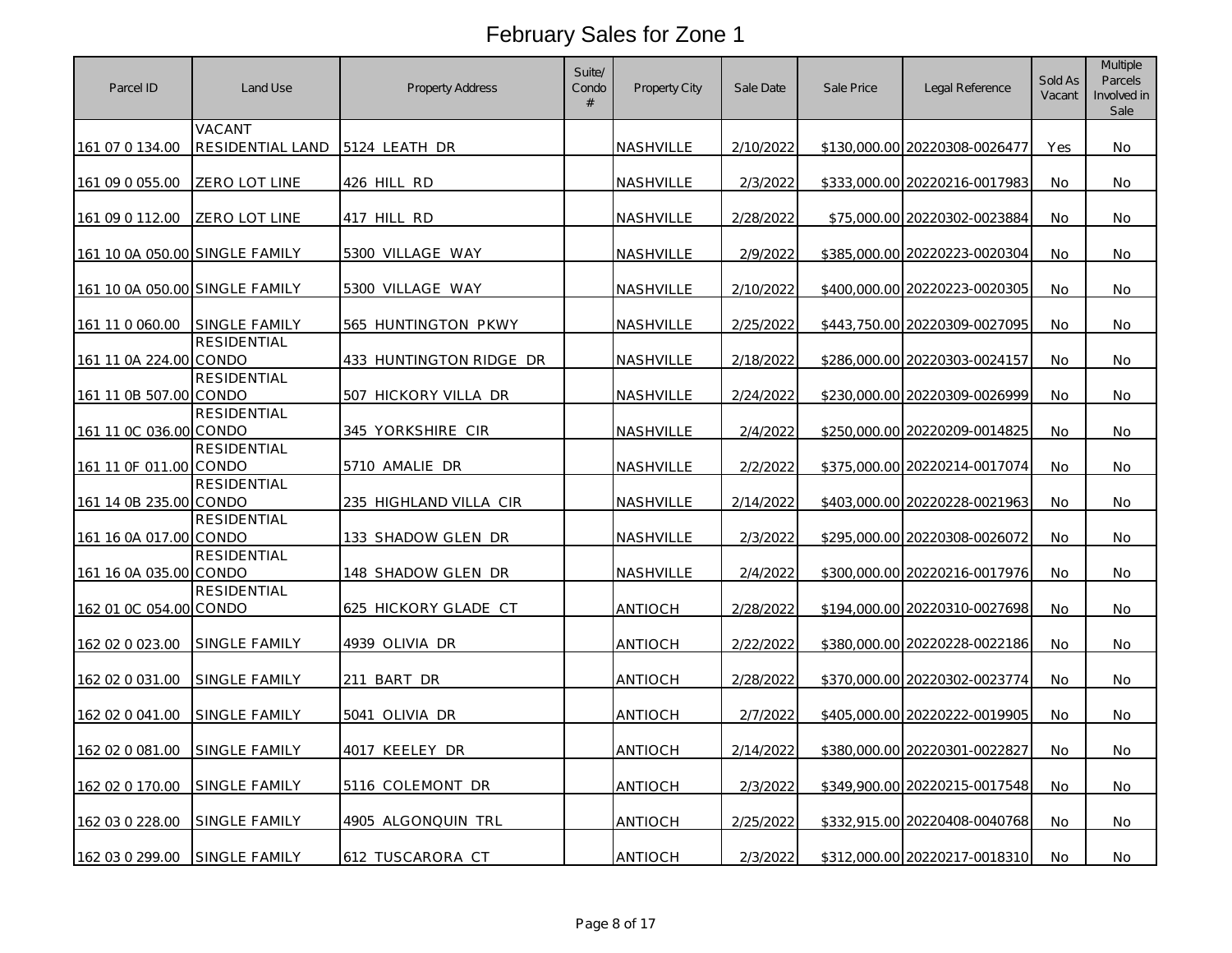| Parcel ID                      | Land Use             | <b>Property Address</b> | Suite/<br>Condo<br># | Property City    | Sale Date | Sale Price | Legal Reference                 | Sold As<br>Vacant | <b>Multiple</b><br>Parcels<br>Involved in<br>Sale |
|--------------------------------|----------------------|-------------------------|----------------------|------------------|-----------|------------|---------------------------------|-------------------|---------------------------------------------------|
| 162 03 0 300.00                | SINGLE FAMILY        | 616 TUSCARORA CT        |                      | antioch          | 2/28/2022 |            | \$75,000.00 20220302-0023927    | <b>No</b>         | No.                                               |
| 162 03 0 329.00                | SINGLE FAMILY        | 4929 BARELLA DR         |                      | <b>ANTIOCH</b>   | 2/11/2022 |            | \$305,000.00 20220215-0017338   | No                | No                                                |
| 162 03 0 416.00                | SINGLE FAMILY        | 261 BART DR             |                      | antioch          | 2/28/2022 |            | \$200,000.00 20220302-0023684   | No                | No                                                |
| 162 04 0 050.00                | SINGLE FAMILY        | 104 TOMARAND RD         |                      | antioch          | 2/7/2022  |            | \$245,000.00 20220218-0019140   | No.               | <b>No</b>                                         |
| 162 04 0 050.00                | SINGLE FAMILY        | 104 TOMARAND RD         |                      | antioch          | 2/7/2022  |            | \$260,500.00 20220302-0023446   | No.               | No.                                               |
| 162 05 0 187.00                | <b>SINGLE FAMILY</b> | 273 OCALA DR            |                      | NASHVILLE        | 2/28/2022 |            | \$75,000.00 20220302-0023925    | No                | No                                                |
| 162 05 0 197.00                | <b>DUPLEX</b>        | 312 ASH GROVE CT        |                      | NASHVILLE        | 2/25/2022 |            | \$500,000.00 20220308-0026513   | <b>No</b>         | <b>No</b>                                         |
| 162 06 0 307.00                | SINGLE FAMILY        | 195 OLD TUSCULUM RD     |                      | <b>ANTIOCH</b>   | 2/11/2022 |            | \$111,350.00 20220310-0027931   | No                | No                                                |
| 162 06 0 352.00                | SINGLE FAMILY        | 193 DELVIN DR           |                      | <b>ANTIOCH</b>   | 2/11/2022 |            | \$336,000.00 20220223-0020687   | No                | No                                                |
| 162 07 0 107.00                | SINGLE FAMILY        | 5044 MCLENDON DR        |                      | antioch          | 2/28/2022 |            | \$190,000.00 20220311-0028878   | No                | <b>No</b>                                         |
| 162 08 0 028.00                | <b>SINGLE FAMILY</b> | 57 BENZING RD           |                      | <b>ANTIOCH</b>   | 2/17/2022 |            | \$180,000.00 20220304-0024961   | <b>No</b>         | No                                                |
| 162 09 0A 105.00 CONDO         | RESIDENTIAL          | 5510 COUNTRY DR         | 105                  | NASHVILLE        | 2/28/2022 |            | \$215,000.00 20220303-0024523   | No                | No                                                |
| 162 09 0D 019.00 CONDO         | RESIDENTIAL          | 2039 PINECREST DR       |                      | NASHVILLE        | 2/10/2022 |            | \$1,627,340.00 20220303-0024626 | No.               | Yes                                               |
| 162 12 0B 019.00 CONDO         | <b>RESIDENTIAL</b>   | 1345 BELL RD            | 333                  | <b>ANTIOCH</b>   | 2/3/2022  |            | \$280,000.00 20220214-0017041   | No                | No                                                |
| 162 12 0B 038.00 CONDO         | <b>RESIDENTIAL</b>   | 1345 BELL RD            | 209                  | <b>ANTIOCH</b>   | 2/16/2022 |            | \$315,000.00 20220301-0023369   | <b>No</b>         | No                                                |
| 162 12 0B 093.00 CONDO         | RESIDENTIAL          | 1345 BELL RD            | 411                  | <b>ANTIOCH</b>   | 2/2/2022  |            | \$280,000.00 20220228-0022435   | No                | No                                                |
| 162 16 0 103.00                | ZERO LOT LINE        | 1315 HICKORY PARK CT W  |                      | <b>ANTIOCH</b>   | 2/24/2022 |            | \$215,000.00 20220225-0021680   | No                | No                                                |
| 162 16 0C 017.00 CONDO         | <b>RESIDENTIAL</b>   | 412 LEISURE LN          |                      | ANTIOCH          | 2/25/2022 |            | \$230,000.00 20220317-0031139   | No                | <b>No</b>                                         |
| 162 16 0E 041.00 SINGLE FAMILY |                      | 1453 BELL TRACE DR      |                      | antioch          | 2/1/2022  |            | \$310,000.00 20220224-0020880   | No                | <b>No</b>                                         |
| 171 03 0A 199.00 SINGLE FAMILY |                      | 1508 DAPHNE PL          |                      | <b>BRENTWOOD</b> | 2/15/2022 |            | \$585,000.00 20220301-0022817   | No                | No                                                |
| 171 03 0B 005.00 SINGLE FAMILY |                      | 321 CULPEPPER CT        |                      | BRENTWOOD        | 2/22/2022 |            | \$847,500.00 20220304-0024852   | No                | No                                                |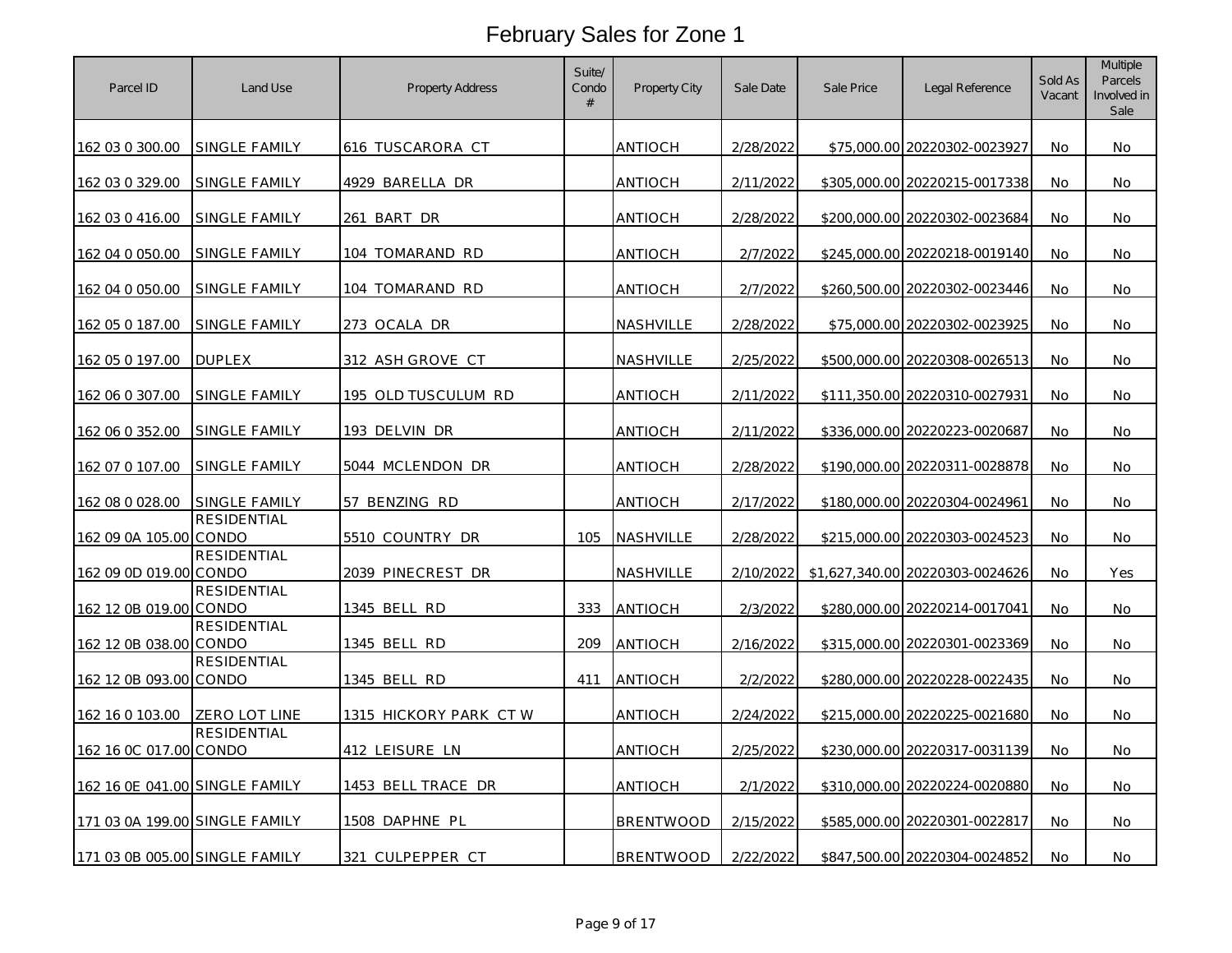| Parcel ID                      | Land Use                                    | <b>Property Address</b>        | Suite/<br>Condo<br># | Property City    | Sale Date | Sale Price | Legal Reference               | Sold As<br>Vacant | <b>Multiple</b><br>Parcels<br>Involved in<br>Sale |
|--------------------------------|---------------------------------------------|--------------------------------|----------------------|------------------|-----------|------------|-------------------------------|-------------------|---------------------------------------------------|
| 171 03 0B 273.00 CONDO         | RESIDENTIAL                                 | 601 OLD HICKORY BLVD           | 77                   | <b>BRENTWOOD</b> | 2/23/2022 |            | \$427,000.00 20220328-0035215 | No                | No                                                |
|                                | <b>RESIDENTIAL</b>                          |                                |                      |                  |           |            |                               |                   |                                                   |
| 171 04 0C 047.00 CONDO         |                                             | 907 CATLOW CT                  |                      | <b>BRENTWOOD</b> | 2/8/2022  |            | \$535,000.00 20220222-0019732 | No                | No                                                |
| 171 08 0A 133.00 SINGLE FAMILY |                                             | 312 MAYFIELD STA               |                      | <b>BRENTWOOD</b> | 2/15/2022 |            | \$570,478.00 20220228-0021915 | No.               | No.                                               |
| 171 12 0A 025.00 SINGLE FAMILY |                                             | 5576 SADDLEWOOD LN             |                      | <b>BRENTWOOD</b> | 2/17/2022 |            | \$740,000.00 20220302-0023592 | No                | No                                                |
| 172 01 0A 030.00 SINGLE FAMILY |                                             | 39 NICKLEBY DOWN               |                      | <b>BRENTWOOD</b> | 2/15/2022 |            | \$830,000,00 20220301-0023110 | No.               | No.                                               |
| 172 04 0A 005.00 SINGLE FAMILY |                                             | 1224 BRENTWOOD<br>HIGHLANDS DR |                      | NASHVILLE        | 2/14/2022 |            | \$410,000.00 20220309-0026738 | No                | <b>No</b>                                         |
| 172 08 0A 005.00 SINGLE FAMILY |                                             | 5809 LABRADOR LN               |                      | ANTIOCH          | 2/25/2022 |            | \$273,000.00 20220323-0033056 | No                | No                                                |
| 172 08 0A 152.00 SINGLE FAMILY |                                             | 1509 POINTER CT                |                      | ANTIOCH          | 2/18/2022 |            | \$435,000.00 20220304-0024920 | No                | No                                                |
| 172 08 0B 034.00 SINGLE FAMILY |                                             | 1624 CELEBRATION WAY           |                      | NASHVILLE        | 2/25/2022 |            | \$476,000.00 20220309-0027199 | <b>No</b>         | No                                                |
| 172 10 0A 027.00 SINGLE FAMILY |                                             | BROOKSHIRE DR<br>5521          |                      | NASHVILLE        | 2/28/2022 |            | \$770,000.00 20220304-0025132 | No                | No                                                |
| 172 10 0C 008.00 SINGLE FAMILY |                                             | 3009 WHITE PARK DR             |                      | NASHVILLE        | 2/17/2022 |            | \$678,000.00 20220301-0022844 | <b>No</b>         | No                                                |
| 172 12 0A 041.00 SINGLE FAMILY |                                             | 604 BRADFORD HILLS CT          |                      | NASHVILLE        | 2/7/2022  |            | \$475,000.00 20220218-0018903 | No                | No                                                |
| 172 12 0A 154.00 SINGLE FAMILY |                                             | 325 BURGANDY HILL TRL          |                      | NASHVILLE        | 2/28/2022 |            | \$480,500.00 20220310-0027443 | <b>No</b>         | No                                                |
|                                | VACANT<br>172 12 0B 204.00 RESIDENTIAL LAND | 509 CODY HILL CT               |                      | NASHVILLE        | 2/8/2022  |            | \$100,000.00 20220222-0020224 | Yes               | No                                                |
| 172 12 0B 309.00 SINGLE FAMILY |                                             | 2764 CALL HILL RD              |                      | NASHVILLE        | 2/25/2022 |            | \$481,500.00 20220303-0024140 | No                | No                                                |
| 172 12 0D 393.00 CONDO         | <b>RESIDENTIAL</b>                          | 7231 ALTHORP WAY               | 5                    | NASHVILLE        | 2/3/2022  |            | \$235,000.00 20220207-0013768 | No                | No                                                |
| 172 12 0D 403.00 CONDO         | <b>RESIDENTIAL</b>                          | 7233 ALTHORP WAY               | 1                    | NASHVILLE        | 2/8/2022  |            | \$288,000.00 20220222-0019655 | No                | No                                                |
| 172 12 0D 425.00 CONDO         | <b>RESIDENTIAL</b>                          | 7235 ALTHORP WAY               | 9                    | NASHVILLE        | 2/11/2022 |            | \$291,000.00 20220224-0021018 | No                | No                                                |
| 172 12 0D 467.00 SINGLE FAMILY |                                             | 8254 PERSIA WAY                |                      | NASHVILLE        | 2/24/2022 |            | \$372,500.00 20220308-0026059 | No.               | <b>No</b>                                         |
| 172 12 0D 534.00 CONDO         | <b>RESIDENTIAL</b>                          | 501 ST JULES LN                |                      | NASHVILLE        | 2/17/2022 |            | \$352,500.00 20220303-0024284 | No                | No                                                |
| 173 01 0 044.00                | SINGLE FAMILY                               | 645 MONTE CARLO DR             |                      | <b>ANTIOCH</b>   | 2/25/2022 |            | \$345,000.00 20220310-0028098 | No                | No                                                |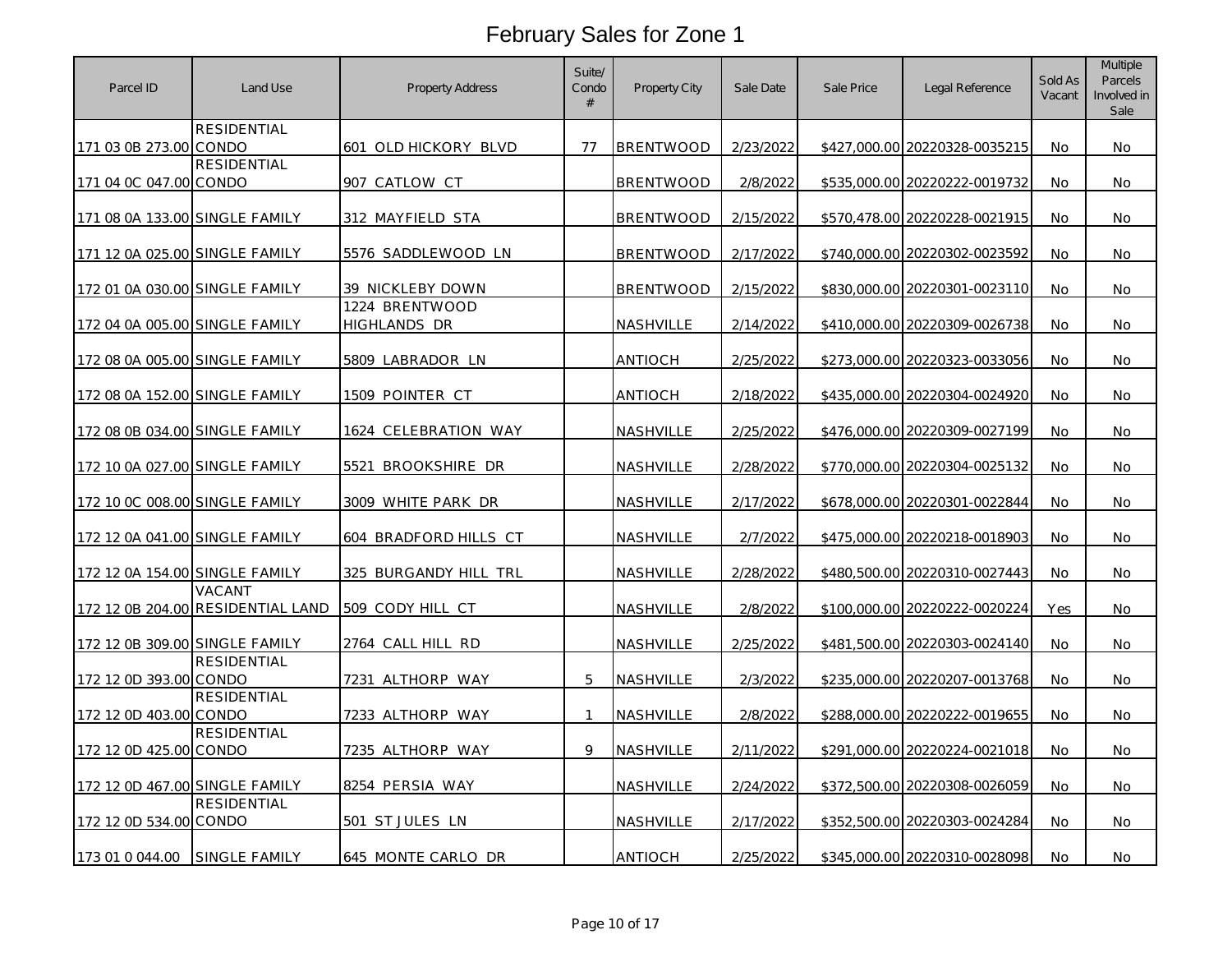| Parcel ID                      | Land Use                                    | <b>Property Address</b> | Suite/<br>Condo<br># | Property City  | Sale Date | Sale Price | Legal Reference                 | Sold As<br>Vacant | <b>Multiple</b><br>Parcels<br>Involved in<br>Sale |
|--------------------------------|---------------------------------------------|-------------------------|----------------------|----------------|-----------|------------|---------------------------------|-------------------|---------------------------------------------------|
| 173 01 0 075.00                | SINGLE FAMILY                               | 218 CEDARVIEW DR        |                      | ANTIOCH        | 2/17/2022 |            | \$370,000.00 20220302-0023798   | No.               | No.                                               |
| 173 01 0 212.00                | ZERO LOT LINE                               | 722 RIDGEVIEW CT        |                      | <b>ANTIOCH</b> | 2/11/2022 |            | \$223,000.00 20220224-0020834   | No                | No                                                |
| 173 05 0A 270.00 CONDO         | <b>RESIDENTIAL</b>                          | 1917 SHAYLIN LOOP       |                      | ANTIOCH        | 2/4/2022  |            | \$275,000.00 20220207-0013852   | No                | No                                                |
| 173 09 0A 055.00 SINGLE FAMILY |                                             | 7620 LEVESON WAY        |                      | NASHVILLE      | 2/22/2022 |            | \$510,000.00 20220304-0024954   | No                | No                                                |
| 173 09 0A 181.00 SINGLE FAMILY |                                             | 7814 HEATON WAY         |                      | NASHVILLE      | 2/24/2022 |            | \$375,000.00 20220310-0027674   | <b>No</b>         | No                                                |
| 173 09 0A 445.00 SINGLE FAMILY |                                             | 8660 GAUPHIN PL         |                      | NASHVILLE      | 2/24/2022 |            | \$401,000.00 20220225-0021695   | No                | <b>No</b>                                         |
| 173 09 0A 451.00 SINGLE FAMILY |                                             | 8672 GAUPHIN PL         |                      | NASHVILLE      | 2/28/2022 |            | \$377,500.00 20220302-0023533   | <b>No</b>         | No                                                |
| 173 09 0A 457.00 SINGLE FAMILY |                                             | 8684 GAUPHIN PL         |                      | NASHVILLE      | 2/24/2022 |            | \$499,900.00 20220309-0026724   | No                | No                                                |
| 173 10 0A 069.00 SINGLE FAMILY |                                             | 6408 SUNNYWOOD DR       |                      | ANTIOCH        | 2/4/2022  |            | \$446,250.00 20220310-0027923   | No.               | No                                                |
| 173 10 0C 042.00 SINGLE FAMILY |                                             | 209 SUGAR MAGNOLIA LN   |                      | ANTIOCH        | 2/22/2022 |            | \$520,000.00 20220309-0027015   | <b>No</b>         | No                                                |
|                                | VACANT<br>173 10 0C 055.00 RESIDENTIAL LAND | 260 BLACKPOOL DR        |                      | NASHVILLE      | 2/2/2022  |            | \$100,000.00 20220215-0017649   | Yes               | <b>No</b>                                         |
| 173 10 0C 060.00 SINGLE FAMILY |                                             | 280 BLACKPOOL DR        |                      | NASHVILLE      | 2/7/2022  |            | \$555,000.00 20220218-0019244   | <b>No</b>         | <b>No</b>                                         |
| 173 10 0C 061.00 SINGLE FAMILY |                                             | 284 BLACKPOOL DR        |                      | NASHVILLE      | 2/18/2022 |            | \$530,000.00 20220303-0024165   | No                | No                                                |
| 173 11 0A 062.00 SINGLE FAMILY |                                             | 2124 BLAKE DR           |                      | ANTIOCH        | 2/25/2022 |            | \$5,337,100.00 20220325-0034390 | No.               | Yes                                               |
| 174 01 0A 021.00 SINGLE FAMILY |                                             | 1100 SILVERMOON DR      |                      | antioch        | 2/3/2022  |            | \$345,000.00 20220215-0017656   | No                | No                                                |
| 174 01 0A 113.00 SINGLE FAMILY |                                             | 1121 SHIRE DR           |                      | ANTIOCH        | 2/8/2022  |            | \$363,100.00 20220303-0024326   | No                | No                                                |
| 174 01 0A 235.00 SINGLE FAMILY |                                             | BOMBADIL LN<br>1332     |                      | ANTIOCH        | 2/22/2022 |            | \$360,000.00 20220314-0029321   | No                | No                                                |
|                                | VACANT<br>174 09 0B 045.00 RESIDENTIAL LAND | 216 LIGHTWOOD DR        |                      | ANTIOCH        | 2/25/2022 |            | \$1,170,000.00 20220309-0027041 | Yes               | Yes                                               |
|                                | VACANT<br>174 09 0B 046.00 RESIDENTIAL LAND | 220 LIGHTWOOD DR        |                      | ANTIOCH        | 2/25/2022 |            | \$1,170,000.00 20220309-0027041 | Yes               | Yes                                               |
|                                | VACANT<br>174 09 0B 047.00 RESIDENTIAL LAND | 224 LIGHTWOOD DR        |                      | ANTIOCH        | 2/25/2022 |            | \$1,170,000.00 20220309-0027041 | Yes               | Yes                                               |
|                                | VACANT<br>174 09 0B 048.00 RESIDENTIAL LAND | 228 LIGHTWOOD DR        |                      | ANTIOCH        | 2/25/2022 |            | \$1,170,000.00 20220309-0027041 | Yes               | Yes                                               |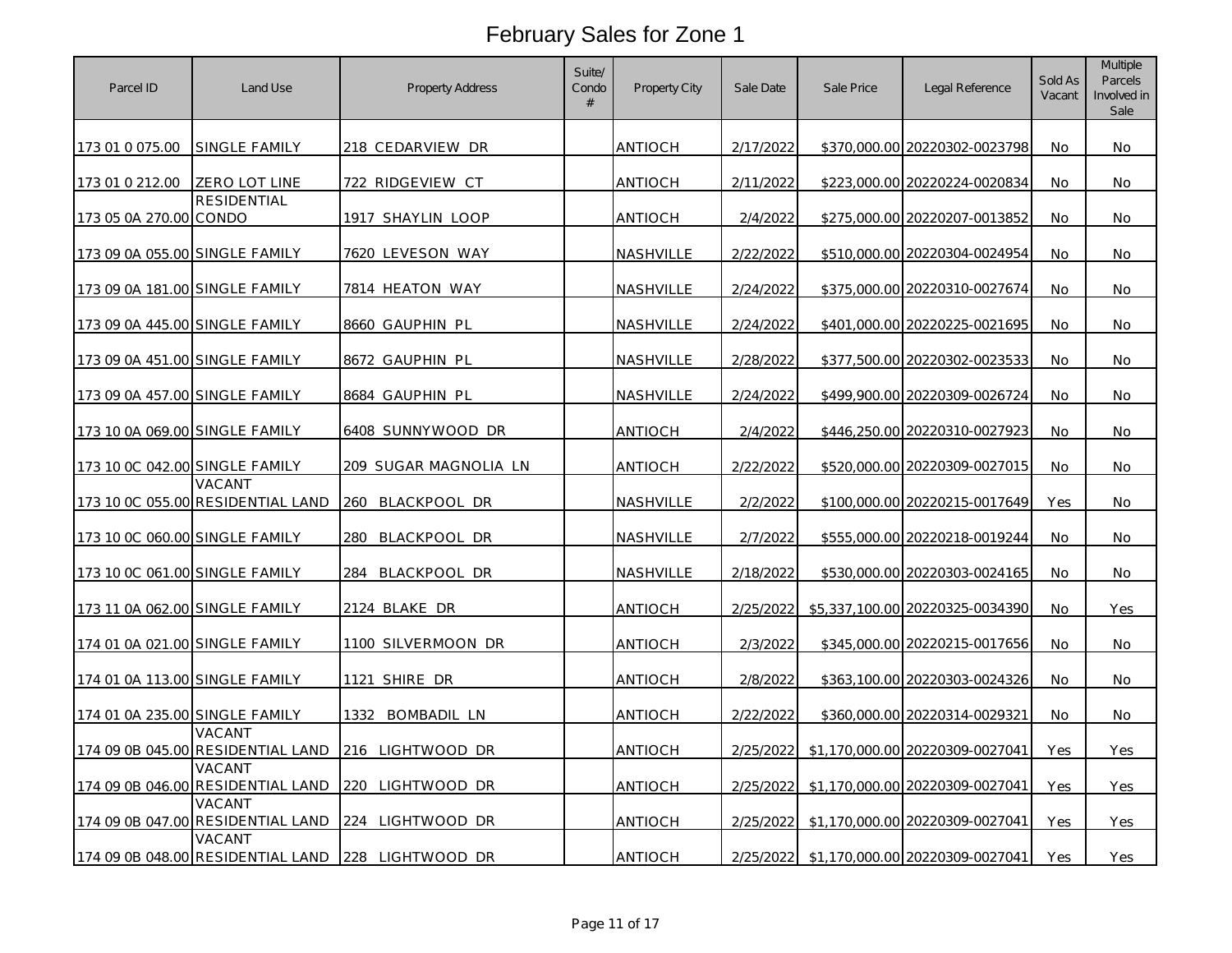| Parcel ID                      | Land Use                                    | <b>Property Address</b> | Suite/<br>Condo<br># | <b>Property City</b> | Sale Date | Sale Price | Legal Reference                 | Sold As<br>Vacant | <b>Multiple</b><br>Parcels<br>Involved in<br>Sale |
|--------------------------------|---------------------------------------------|-------------------------|----------------------|----------------------|-----------|------------|---------------------------------|-------------------|---------------------------------------------------|
|                                | VACANT<br>174 09 0B 049.00 RESIDENTIAL LAND | 232 LIGHTWOOD DR        |                      | ANTIOCH              | 2/25/2022 |            | \$1,170,000.00 20220309-0027041 | Yes               | Yes                                               |
|                                | VACANT<br>174 09 0B 050.00 RESIDENTIAL LAND | 236 LIGHTWOOD DR        |                      | <b>ANTIOCH</b>       | 2/25/2022 |            | \$1,170,000.00 20220309-0027041 | Yes               | Yes                                               |
|                                | VACANT<br>174 09 0B 054.00 RESIDENTIAL LAND | 221<br>LIGHTWOOD DR     |                      | ANTIOCH              | 2/25/2022 |            | \$1,170,000.00 20220309-0027041 | Yes               | Yes                                               |
| 174 09 0B 055.00               | VACANT<br>RESIDENTIAL LAND                  | LIGHTWOOD DR<br>217     |                      | ANTIOCH              | 2/25/2022 |            | \$1,170,000.00 20220309-0027041 | Yes               | Yes                                               |
|                                | VACANT<br>174 09 0B 061.00 RESIDENTIAL LAND | 84 LIGHTWOOD DR         |                      | ANTIOCH              | 2/25/2022 |            | \$1,170,000,00 20220309-0027041 | Yes               | Yes                                               |
| 174 09 0B 062.00               | VACANT<br><b>RESIDENTIAL LAND</b>           | LIGHTWOOD DR<br>88      |                      | <b>ANTIOCH</b>       | 2/25/2022 |            | \$1,170,000.00 20220309-0027041 | Yes               | Yes                                               |
|                                | VACANT<br>174 09 0B 066.00 RESIDENTIAL LAND | 101<br>LIGHTWOOD DR     |                      | ANTIOCH              | 2/25/2022 |            | \$1,170,000,00 20220309-0027041 | Yes               | Yes                                               |
|                                | VACANT<br>174 09 0B 067.00 RESIDENTIAL LAND | 97 LIGHTWOOD DR         |                      | ANTIOCH              | 2/25/2022 |            | \$1,170,000.00 20220309-0027041 | Yes               | <b>Yes</b>                                        |
|                                | VACANT<br>174 09 0B 068.00 RESIDENTIAL LAND | '93 LIGHTWOOD DR        |                      | ANTIOCH              | 2/25/2022 |            | \$1,170,000.00 20220309-0027041 | Yes               | Yes                                               |
| 174 11 0A 083.00 SINGLE FAMILY |                                             | 1208 BLAIRFIELD DR      |                      | <b>ANTIOCH</b>       | 2/15/2022 |            | \$450,000.00 20220321-0032202   | No.               | No                                                |
| 174 11 0A 083.00 SINGLE FAMILY |                                             | 1208 BLAIRFIELD DR      |                      | ANTIOCH              | 2/15/2022 |            | \$434,000.00 20220304-0024676   | No                | No                                                |
| 174 11 0A 166.00 SINGLE FAMILY |                                             | 2132 CAMILLE DR         |                      | ANTIOCH              | 2/16/2022 |            | \$445,000.00 20220301-0022849   | <b>No</b>         | No.                                               |
| 180 03 0A 137.00 SINGLE FAMILY |                                             | 6744 N CREEKWOOD DR     |                      | <b>BRENTWOOD</b>     | 2/24/2022 |            | \$650,000.00 20220225-0021749   | No                | No                                                |
| 180 04 0A 112.00 SINGLE FAMILY |                                             | 3324 HICKORY RUN        |                      | NASHVILLE            | 2/9/2022  |            | \$450,000,00 20220223-0020315   | No                | No.                                               |
| 180 04 0A 180.00 SINGLE FAMILY |                                             | 3313 HICKORY RUN        |                      | NASHVILLE            | 2/9/2022  |            | \$635,000.00 20220223-0020362   | No                | No.                                               |
| 181 01 0B 297.00 SINGLE FAMILY |                                             | 6629 SUNNYWOOD DR       |                      | NASHVILLE            | 2/1/2022  |            | \$499,000.00 20220214-0016598   | No                | No                                                |
| 181 02 0A 031.00 CONDO         | <b>RESIDENTIAL</b>                          | 8211 LENOX CREEKSIDE DR | 3                    | <b>ANTIOCH</b>       | 2/9/2022  |            | \$274,500.00 20220210-0015525   | No                | No                                                |
| 181 02 0A 198.00 CONDO         | <b>RESIDENTIAL</b>                          | 8205 LENOX CREEKSIDE DR | 11                   | <b>ANTIOCH</b>       | 2/10/2022 |            | \$200,000.00 20220223-0020265   | No                | No                                                |
| 181 02 0A 250.00 CONDO         | RESIDENTIAL                                 | 8601 PECKHAM LN         | 7                    | <b>ANTIOCH</b>       | 2/22/2022 |            | \$295,000.00 20220311-0028398   | No.               | No.                                               |
| 181 07 0A 065.00 SINGLE FAMILY |                                             | BARCO RD<br>9357        |                      | <b>BRENTWOOD</b>     | 2/16/2022 |            | \$550,000.00 20220315-0029887   | No                | No                                                |
| 181 10 0A 134.00 SINGLE FAMILY |                                             | 7025 OAK BROOK TER      |                      | <b>BRENTWOOD</b>     | 2/11/2022 |            | \$490,000.00 20220228-0022046   | No                | No                                                |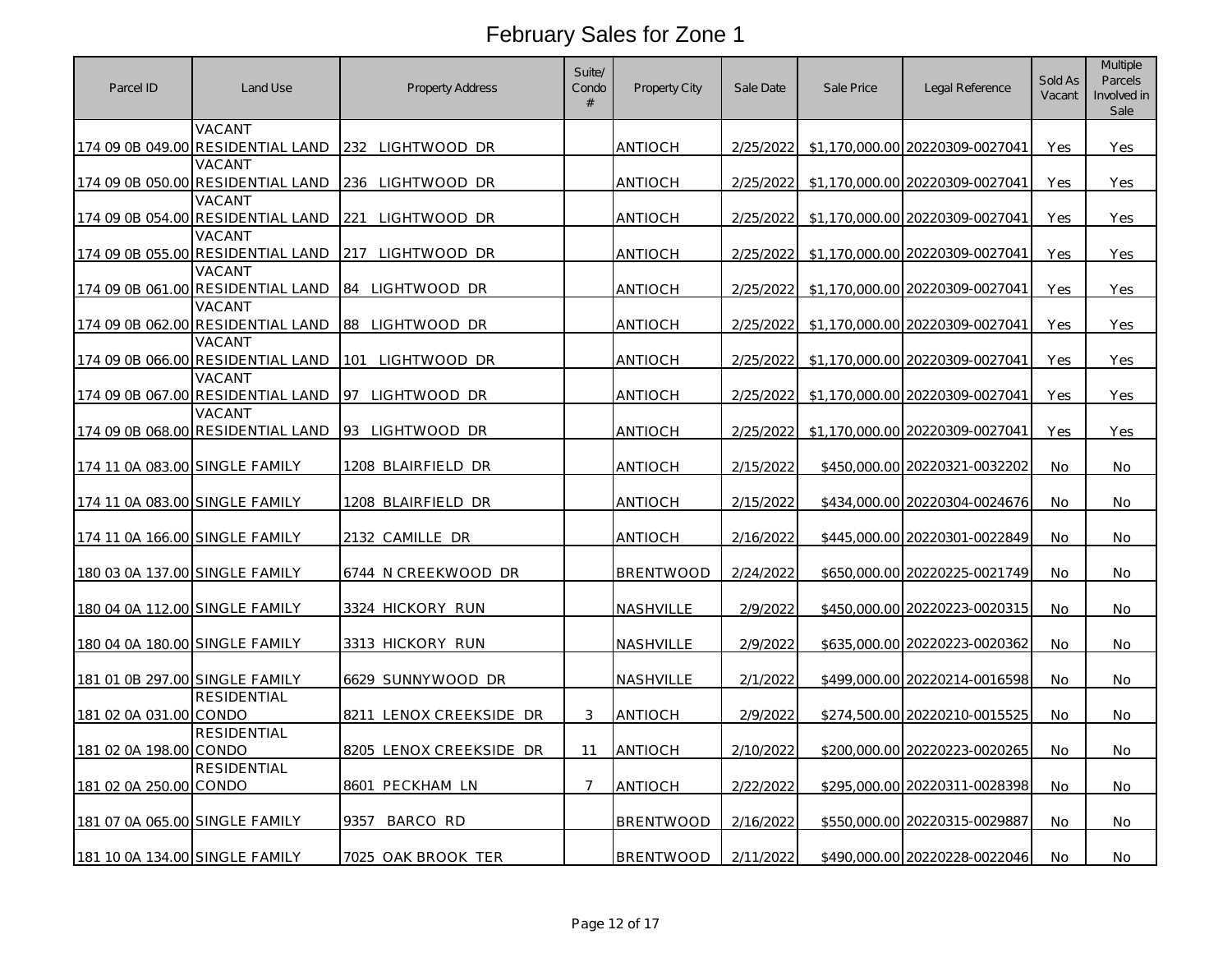| Parcel ID                      | Land Use                                    | <b>Property Address</b>     | Suite/<br>Condo<br># | Property City    | Sale Date | Sale Price | Legal Reference               | Sold As<br>Vacant | <b>Multiple</b><br>Parcels<br>Involved in<br>Sale |
|--------------------------------|---------------------------------------------|-----------------------------|----------------------|------------------|-----------|------------|-------------------------------|-------------------|---------------------------------------------------|
| 181 10 0A 322.00 SINGLE FAMILY |                                             | 7528 OAKLEDGE DR            |                      | BRENTWOOD        | 2/16/2022 |            | \$499,000.00 20220218-0019240 | <b>No</b>         | No.                                               |
| 181 10 0A 333.00 SINGLE FAMILY |                                             | 7942 OAKFIELD GRV           |                      | BRENTWOOD        | 2/28/2022 |            | \$527,400.00 20220321-0032359 | No                | No                                                |
| 181 11 0B 082.00 SINGLE FAMILY |                                             | 7375 AUTUMN CROSSING<br>WAY |                      | BRENTWOOD        | 2/18/2022 |            | \$495,000.00 20220308-0026388 | No                | No                                                |
|                                | VACANT<br>181 11 0D 009.00 RESIDENTIAL LAND | 8048 WARBLER WAY            |                      | BRENTWOOD        | 2/14/2022 |            | \$304,500.00 20220217-0018382 | Yes               | Yes                                               |
|                                | VACANT<br>181 11 0D 010.00 RESIDENTIAL LAND | 8052 WARBLER WAY            |                      | BRENTWOOD        | 2/14/2022 |            | \$304,500.00 20220217-0018382 | Yes               | Yes                                               |
|                                | VACANT<br>181 11 0D 012.00 RESIDENTIAL LAND | 8060<br>WARBLER WAY         |                      | BRENTWOOD        | 2/18/2022 |            | \$101,500.00 20220119-0007252 | Yes               | No                                                |
|                                | VACANT<br>181 11 0D 013.00 RESIDENTIAL LAND | WARBLER WAY<br>8064         |                      | BRENTWOOD        | 2/14/2022 |            | \$304,500.00 20220217-0018382 | Yes               | Yes                                               |
| 181 11 0D 014.00 SINGLE FAMILY |                                             | WARBLER WAY<br>8068         |                      | BRENTWOOD        | 2/1/2022  |            | \$101,500.00 20220202-0012278 | Yes               | No                                                |
|                                | VACANT<br>181 11 0D 092.00 RESIDENTIAL LAND | 8077<br>WARBLER WAY         |                      | <b>BRENTWOOD</b> | 2/22/2022 |            | \$101,500.00 20220224-0021434 | Yes               | No                                                |
| 181 15 0A 012.00 SINGLE FAMILY |                                             | 420<br>PORTSDALE DR         |                      | BRENTWOOD        | 2/7/2022  |            | \$341,865.00 20220217-0018794 | No                | No                                                |
| 181 15 0A 013.00 SINGLE FAMILY |                                             | PORTSDALE DR<br>422         |                      | BRENTWOOD        | 2/3/2022  |            | \$330,130.00 20220216-0018009 | <b>No</b>         | No                                                |
| 181 15 0A 014.00 SINGLE FAMILY |                                             | PORTSDALE DR<br>424         |                      | BRENTWOOD        | 2/2/2022  |            | \$332,725.00 20220215-0017496 | No                | No                                                |
| 181 15 0A 017.00 SINGLE FAMILY |                                             | 430 PORTSDALE DR            |                      | BRENTWOOD        | 2/3/2022  |            | \$341,670.00 20220216-0018044 | No                | No                                                |
| 181 15 0A 018.00 SINGLE FAMILY |                                             | 434<br>PORTSDALE DR         |                      | <b>BRENTWOOD</b> | 2/25/2022 |            | \$341,880.00 20220316-0030627 | No                | No                                                |
| 181 15 0A 019.00 SINGLE FAMILY |                                             | 436 PORTSDALE DR            |                      | BRENTWOOD        | 2/25/2022 |            | \$336,880.00 20220309-0026761 | No                | No                                                |
| 181 15 0A 020.00 SINGLE FAMILY |                                             | 438 PORTSDALE DR            |                      | BRENTWOOD        | 2/25/2022 |            | \$341,880.00 20220309-0026720 | No                | No                                                |
| 181 15 0A 111.00 SINGLE FAMILY |                                             | 158 LENHAM DR               |                      | <b>BRENTWOOD</b> | 2/14/2022 |            | \$513,175.00 20220228-0022179 | No                | No                                                |
| 181 15 0A 112.00 SINGLE FAMILY |                                             | 162 LENHAM DR               |                      | <b>BRENTWOOD</b> | 2/14/2022 |            | \$461,255.00 20220224-0021390 | No                | No.                                               |
| 181 15 0A 113.00 SINGLE FAMILY |                                             | 166 LENHAM DR               |                      | BRENTWOOD        | 2/24/2022 |            | \$492,480.00 20220308-0026349 | No                | No                                                |
| 181 15 0A 157.00 SINGLE FAMILY |                                             | 145 LENHAM DR               |                      | <b>BRENTWOOD</b> | 2/11/2022 |            | \$511,900.00 20220224-0020936 | No                | No                                                |
| 182 01 0A 080.00 SINGLE FAMILY |                                             | 3221 HIDDEN CREEK DR        |                      | <b>ANTIOCH</b>   | 2/4/2022  |            | \$427,000.00 20220304-0025065 | No                | No                                                |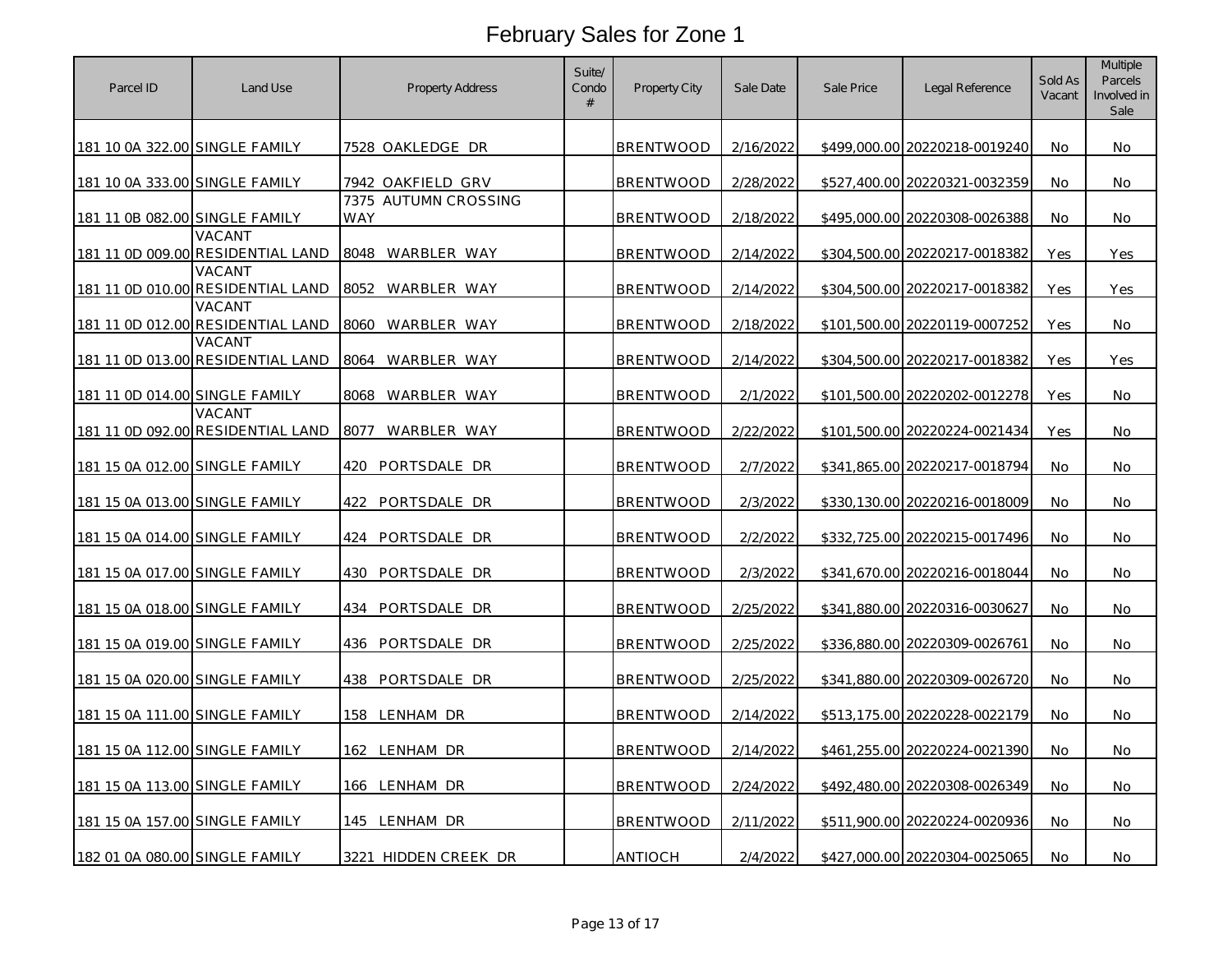| Parcel ID                      | Land Use                                    | <b>Property Address</b> | Suite/<br>Condo<br># | Property City  | Sale Date | Sale Price | Legal Reference                 | Sold As<br>Vacant | <b>Multiple</b><br>Parcels<br>Involved in<br>Sale |
|--------------------------------|---------------------------------------------|-------------------------|----------------------|----------------|-----------|------------|---------------------------------|-------------------|---------------------------------------------------|
| 182 02 0B 153.00 SINGLE FAMILY |                                             | 7516 MAGGIE DR          |                      | ANTIOCH        | 2/2/2022  |            | \$459.900.00 20220216-0018241   | <b>No</b>         | No.                                               |
| 182 02 0B 158.00 SINGLE FAMILY |                                             | 7515 MAGGIE DR          |                      | ANTIOCH        | 2/3/2022  |            | \$379,900.00 20220216-0018228   | No.               | No.                                               |
| 182 02 0C 008.00 SINGLE FAMILY |                                             | 4109<br>CHAMBORD DR     |                      | ANTIOCH        | 2/7/2022  |            | \$362,060.00 20220208-0014582   | No                | No                                                |
|                                | VACANT<br>182 02 0C 013.00 RESIDENTIAL LAND | 4129<br>CHAMBORD DR     |                      | antioch        | 2/14/2022 |            | \$255,000.00 20220217-0018381   | Yes               | Yes                                               |
|                                | VACANT<br>182 02 0C 014.00 RESIDENTIAL LAND | 4133 CHAMBORD DR        |                      | ANTIOCH        | 2/25/2022 |            | \$255,000.00 20220303-0024426   | Yes               | Yes                                               |
|                                | VACANT<br>182 02 0C 015.00 RESIDENTIAL LAND | 4137<br>CHAMBORD DR     |                      | ANTIOCH        | 2/22/2022 |            | \$170,000.00 20220225-0021720   | Yes               | Yes                                               |
|                                | VACANT<br>182 02 0C 017.00 RESIDENTIAL LAND | 4145<br>CHAMBORD DR     |                      | antioch        | 2/22/2022 |            | \$170,000.00 20220225-0021720   | Yes               | Yes                                               |
|                                | VACANT<br>182 02 0C 018.00 RESIDENTIAL LAND | 4149<br>CHAMBORD DR     |                      | <b>ANTIOCH</b> | 2/14/2022 |            | \$255,000.00 20220217-0018381   | Yes               | Yes                                               |
|                                | VACANT<br>182 02 0C 019.00 RESIDENTIAL LAND | 4153<br>CHAMBORD DR     |                      | <b>ANTIOCH</b> | 2/4/2022  |            | \$85,000.00 20220208-0014576    | Yes               | No                                                |
|                                | VACANT<br>182 02 0C 020.00 RESIDENTIAL LAND | CHAMBORD DR<br>4157     |                      | ANTIOCH        | 2/25/2022 |            | \$255,000.00 20220303-0024426   | Yes               | Yes                                               |
|                                | VACANT<br>182 02 0C 022.00 RESIDENTIAL LAND | 4112<br>CHAMBORD DR     |                      | <b>ANTIOCH</b> | 2/14/2022 |            | \$255,000.00 20220217-0018381   | Yes               | Yes                                               |
| 182 02 0C 026.00 SINGLE FAMILY |                                             | 4132<br>CHAMBORD DR     |                      | ANTIOCH        | 2/16/2022 |            | \$360,335.00 20220217-0018546   | No                | No                                                |
| 182 02 0C 027.00 SINGLE FAMILY |                                             | 4136 CHAMBORD DR        |                      | ANTIOCH        | 2/15/2022 |            | \$333,575.00 20220217-0018365   | No.               | No                                                |
| 182 02 0C 029.00 SINGLE FAMILY |                                             | BAYONNE DR<br>504       |                      | <b>ANTIOCH</b> | 2/18/2022 |            | \$353,765.00 20220222-0019919   | No                | No                                                |
| 182 02 0C 032.00 SINGLE FAMILY |                                             | 501<br>BAYONNE DR       |                      | ANTIOCH        | 2/17/2022 |            | \$363,270.00 20220222-0019951   | No                | No                                                |
|                                | VACANT<br>182 02 0C 036.00 RESIDENTIAL LAND | 2512 HASKELL DR         |                      | antioch        | 2/25/2022 |            | \$255,000.00 20220303-0024426   | Yes               | Yes                                               |
| 182 02 0C 060.00 SINGLE FAMILY |                                             | 2535 HASKELL DR         |                      | <b>ANTIOCH</b> | 2/9/2022  |            | \$331,332.00 20220210-0015564   | No                | No                                                |
| 182 02 0C 065.00 SINGLE FAMILY |                                             | 4200<br>CHAUMONT DR     |                      | ANTIOCH        | 2/25/2022 |            | \$371,750.00 20220228-0022109   | No.               | No.                                               |
| 182 02 0C 070.00 SINGLE FAMILY |                                             | 2457 HASKELL DR         |                      | antioch        | 2/22/2022 |            | \$349,770.00 20220223-0020483   | <b>No</b>         | No.                                               |
| 182 06 0A 165.00 SINGLE FAMILY |                                             | 7476 MAGGIE DR          |                      | antioch        | 2/8/2022  |            | \$1,260,000.00 20220316-0030750 | No                | Yes                                               |
| 182 06 0A 317.00 SINGLE FAMILY |                                             | 8800 CRESSENT GLEN CT   |                      | ANTIOCH        | 2/23/2022 |            | \$400,000.00 20220303-0024222   | No                | No                                                |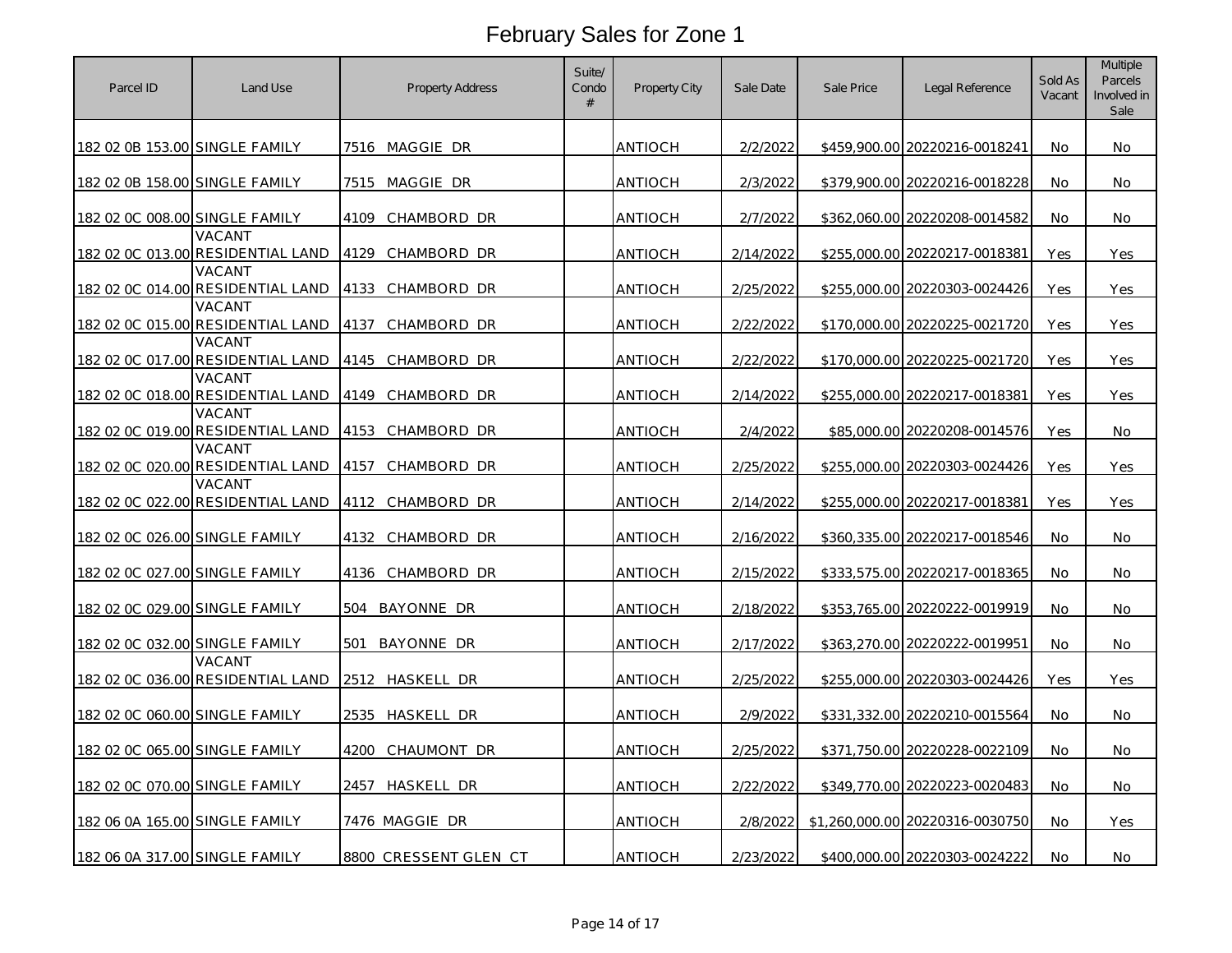| Parcel ID                      | Land Use                                    | <b>Property Address</b> | Suite/<br>Condo<br># | Property City  | Sale Date | Sale Price | Legal Reference               | Sold As<br>Vacant | <b>Multiple</b><br>Parcels<br>Involved in<br>Sale |
|--------------------------------|---------------------------------------------|-------------------------|----------------------|----------------|-----------|------------|-------------------------------|-------------------|---------------------------------------------------|
| 182 06 0B 030.00 SINGLE FAMILY |                                             | 9069 RISTAU DR          |                      | ANTIOCH        | 2/11/2022 |            | \$397,666.00 20220211-0016190 | No.               | No.                                               |
|                                | VACANT<br>182 06 0B 039.00 RESIDENTIAL LAND | 9268 THOMASON TRL       |                      | <b>ANTIOCH</b> | 2/9/2022  |            | \$784,242.00 20220214-0016485 | Yes               | Yes                                               |
|                                | VACANT<br>182 06 0B 040.00 RESIDENTIAL LAND | 9264<br>THOMASON TRL    |                      | ANTIOCH        | 2/9/2022  |            | \$784,242.00 20220214-0016485 | Yes               | Yes                                               |
|                                | VACANT<br>182 06 0B 041.00 RESIDENTIAL LAND | 9260 THOMASON TRL       |                      | antioch        | 2/9/2022  |            | \$784,242.00 20220214-0016485 | Yes               | Yes                                               |
|                                | VACANT<br>182 06 0B 054.00 RESIDENTIAL LAND | 9269 THOMASON TRL       |                      | ANTIOCH        | 2/9/2022  |            | \$784,242.00 20220214-0016485 | Yes               | Yes                                               |
|                                | VACANT<br>182 06 0B 055.00 RESIDENTIAL LAND | 9273 THOMASON TRL       |                      | ANTIOCH        | 2/9/2022  |            | \$784,242.00 20220214-0016485 | Yes               | Yes                                               |
|                                | VACANT<br>182 06 0B 056.00 RESIDENTIAL LAND | 9277<br>THOMASON TRL    |                      | antioch        | 2/9/2022  |            | \$784,242.00 20220214-0016485 | Yes               | Yes                                               |
|                                | VACANT<br>182 06 0B 059.00 RESIDENTIAL LAND | 173<br>PARKER DR        |                      | ANTIOCH        | 2/9/2022  |            | \$784,242.00 20220214-0016485 | Yes               | Yes                                               |
|                                | VACANT<br>182 06 0B 070.00 RESIDENTIAL LAND | 204 PARKER DR           |                      | ANTIOCH        | 2/9/2022  |            | \$784,242.00 20220214-0016485 | Yes               | Yes                                               |
|                                | VACANT<br>182 06 0B 075.00 RESIDENTIAL LAND | 184 PARKER DR           |                      | ANTIOCH        | 2/9/2022  |            | \$784,242.00 20220214-0016485 | Yes               | Yes                                               |
| 182 06 0B 080.00 SINGLE FAMILY |                                             | 160 PARKER DR           |                      | ANTIOCH        | 2/8/2022  |            | \$439,990.00 20220209-0015152 | No.               | No.                                               |
| 182 06 0B 082.00 SINGLE FAMILY |                                             | PARKER DR<br>152        |                      | <b>ANTIOCH</b> | 2/7/2022  |            | \$397,702.00 20220208-0014480 | No                | No                                                |
| 182 15 0B 016.00 SINGLE FAMILY |                                             | 2126 NOTCHLEAF RD       |                      | ANTIOCH        | 2/25/2022 |            | \$465,000.00 20220308-0026481 | No                | No                                                |
| 182 15 0B 104.00 SINGLE FAMILY |                                             | 4058 ARROWLEAF LN       |                      | ANTIOCH        | 2/25/2022 |            | \$446,090.00 20220309-0026982 | No.               | No                                                |
| 182 15 0B 105.00 SINGLE FAMILY |                                             | 2024 NOTCHLEAF RD       |                      | antioch        | 2/22/2022 |            | \$496,580.00 20220304-0024710 | No                | No                                                |
| 182 15 0B 106.00 SINGLE FAMILY |                                             | 2028 NOTCHLEAF RD       |                      | ANTIOCH        | 2/18/2022 |            | \$476,490.00 20220302-0023428 | No                | No                                                |
| 182 15 0B 109.00 SINGLE FAMILY |                                             | 2040 NOTCHLEAF RD       |                      | ANTIOCH        | 2/18/2022 |            | \$480,590.00 20220302-0023947 | No                | No                                                |
| 182 15 0B 111.00 SINGLE FAMILY |                                             | 2048 NOTCHLEAF RD       |                      | ANTIOCH        | 2/17/2022 |            | \$461,390.00 20220301-0022964 | No                | No                                                |
| 182 15 0C 029.00 CONDO         | <b>RESIDENTIAL</b>                          | 1513 WHITE TIP LN       |                      | ANTIOCH        | 2/1/2022  |            | \$311,000.00 20220215-0017471 | <b>No</b>         | No.                                               |
| 183 05 0A 071.00 SINGLE FAMILY |                                             | 917 COLO CV             |                      | ANTIOCH        | 2/3/2022  |            | \$379,000.00 20220223-0020501 | No                | No                                                |
| 183 05 0A 170.00 SINGLE FAMILY |                                             | 412 CATSPAW PL          |                      | <b>ANTIOCH</b> | 2/4/2022  |            | \$458,000.00 20220222-0019990 | No                | No                                                |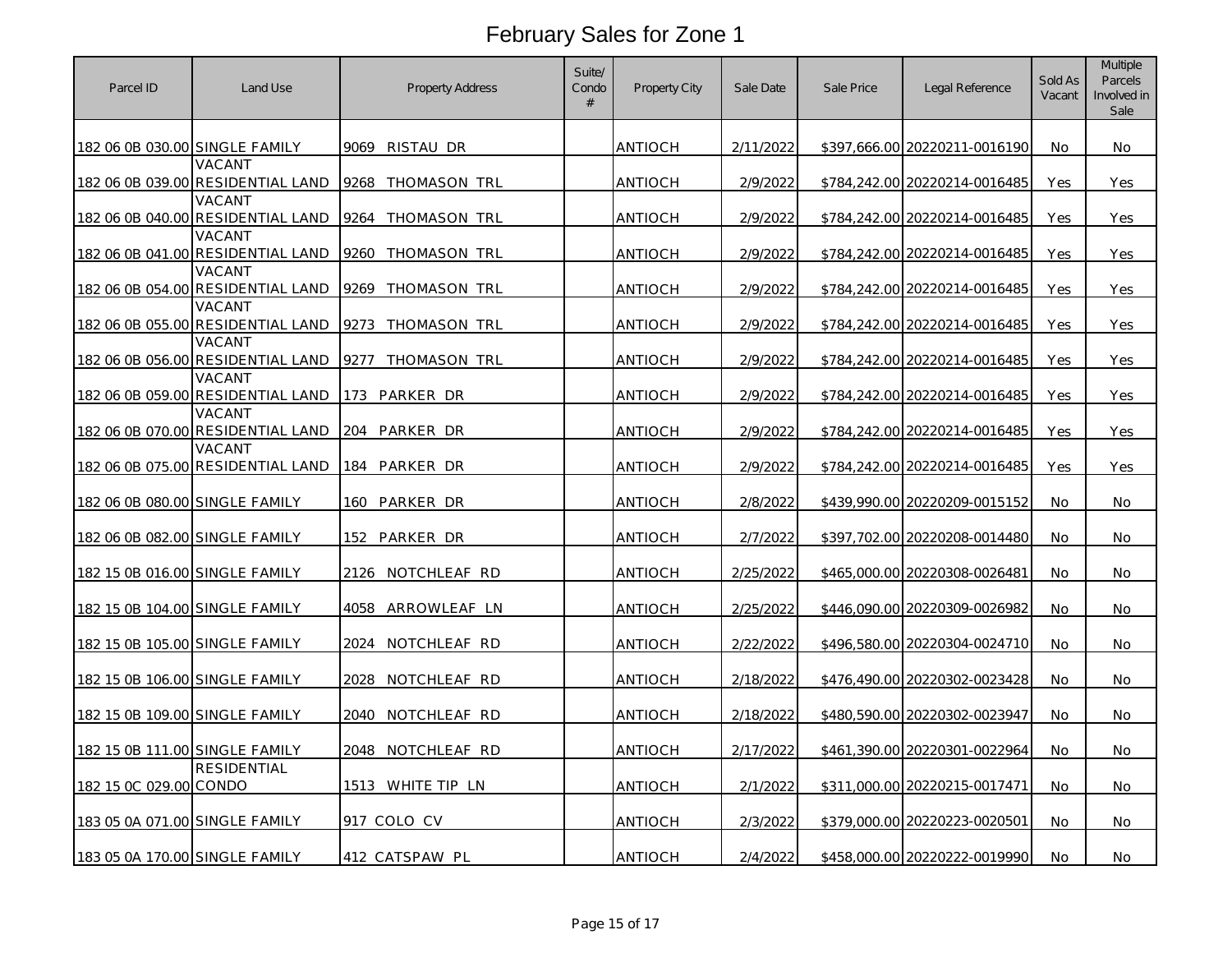| Parcel ID                      | Land Use           | <b>Property Address</b>    | Suite/<br>Condo<br># | Property City | Sale Date | Sale Price | Legal Reference               | Sold As<br>Vacant | <b>Multiple</b><br>Parcels<br>Involved in<br>Sale |
|--------------------------------|--------------------|----------------------------|----------------------|---------------|-----------|------------|-------------------------------|-------------------|---------------------------------------------------|
| 186 03 0A 022.00 SINGLE FAMILY |                    | 150<br>BURKITT COMMONS AVE |                      | NOLENSVILLE   | 2/3/2022  |            | \$415.175.00 20220203-0012984 | <b>No</b>         | No.                                               |
| 186 03 0A 024.00 SINGLE FAMILY |                    | 154<br>BURKITT COMMONS AVE |                      | NOLENSVILLE   | 2/17/2022 |            | \$360.100.00 20220218-0019450 | No.               | No                                                |
| 186 03 0A 095.00 SINGLE FAMILY |                    | 209<br>MUIR AVE            |                      | NOLENSVILLE   | 2/1/2022  |            | \$379,000.00 20220208-0014479 | No                | No                                                |
| 186 03 0A 096.00 SINGLE FAMILY |                    | MUIR AVE<br>207            |                      | NOLENSVILLE   | 2/28/2022 |            | \$450,000.00 20220303-0024066 | No.               | <b>No</b>                                         |
| 186 03 0A 140.00 SINGLE FAMILY |                    | 508 IVOR ST                |                      | NOLENSVILLE   | 2/15/2022 |            | \$382,000.00 20220217-0018345 | No.               | No                                                |
| 186 03 0A 160.00 SINGLE FAMILY |                    | 305<br>KARA LN             |                      | NOLENSVILLE   | 2/14/2022 |            | \$440,000.00 20220224-0021371 | No                | No                                                |
| 186 03 0B 005.00 CONDO         | <b>RESIDENTIAL</b> | VIDA WAY<br>1011           | 101                  | NOLENSVILLE   | 2/24/2022 |            | \$284,585.00 20220225-0021718 | No.               | No.                                               |
| 186 03 0B 009.00 CONDO         | <b>RESIDENTIAL</b> | 1011 VIDA WAY              | 105                  | NOLENSVILLE   | 2/24/2022 |            | \$274,100.00 20220225-0021713 | No                | No                                                |
| 186 03 0B 013.00 CONDO         | <b>RESIDENTIAL</b> | VIDA WAY<br>1011           | 202                  | NOLENSVILLE   | 2/24/2022 |            | \$259,900.00 20220225-0021724 | No                | No                                                |
| 186 03 0B 017.00 CONDO         | RESIDENTIAL        | 1011<br>VIDA WAY           | 206                  | NOLENSVILLE   | 2/23/2022 |            | \$262,400.00 20220225-0021729 | No                | No                                                |
| 186 03 0B 025.00 CONDO         | RESIDENTIAL        | VIDA WAY<br>1011           | 307                  | NOLENSVILLE   | 2/25/2022 |            | \$274,900.00 20220228-0022510 | <b>No</b>         | No                                                |
| 186 04 0A 107.00 SINGLE FAMILY |                    | <u>105 HARTLEY CT</u>      |                      | NOLENSVILLE   | 2/9/2022  |            | \$618,000.00 20220222-0020016 | No                | No                                                |
| 186 04 0A 239.00 SINGLE FAMILY |                    | 208 FOXLEY CT              |                      | NOLENSVILLE   | 2/17/2022 |            | \$642,000.00 20220307-0025817 | No.               | No                                                |
| 187 01 0B 067.00 SINGLE FAMILY |                    | 3334 TASKER DR             |                      | ANTIOCH       | 2/28/2022 |            | \$386,650.00 20220301-0023289 | No                | No                                                |
| 187 01 0B 069.00 SINGLE FAMILY |                    | 3338 TASKER DR             |                      | ANTIOCH       | 2/25/2022 |            | \$397,152.00 20220228-0022522 | No                | No                                                |
| 187 05 0A 056.00 SINGLE FAMILY |                    | 768 WESTCOTT LN            |                      | NOLENSVILLE   | 2/16/2022 |            | \$450,750.00 20220228-0022530 | No                | No                                                |
| 188 10 0A 020.00 SINGLE FAMILY |                    | 1104 PRINCETON HILLS DR    |                      | NOLENSVILLE   | 2/16/2022 |            | \$610,000.00 20220217-0018652 | No                | No                                                |
| 188 10 0A 262.00 SINGLE FAMILY |                    | 105 ARTIE LEE LN           |                      | NOLENSVILLE   | 2/18/2022 |            | \$559,900.00 20220303-0024147 | No.               | No                                                |
| 188 10 0A 324.00 SINGLE FAMILY |                    | 816 GOSWELL DR             |                      | NOLENSVILLE   | 2/15/2022 |            | \$619,950.00 20220218-0019441 | <b>No</b>         | No                                                |
| 188 10 0A 355.00 SINGLE FAMILY |                    | 725<br>GOSWELL DR          |                      | NOLENSVILLE   | 2/4/2022  |            | \$459,500.00 20220208-0014673 | No                | No                                                |
| 188 10 0A 357.00 SINGLE FAMILY |                    | 717<br>GOSWELL DR          |                      | NOLENSVILLE   | 2/14/2022 |            | \$517,817.00 20220215-0017379 | No                | No                                                |